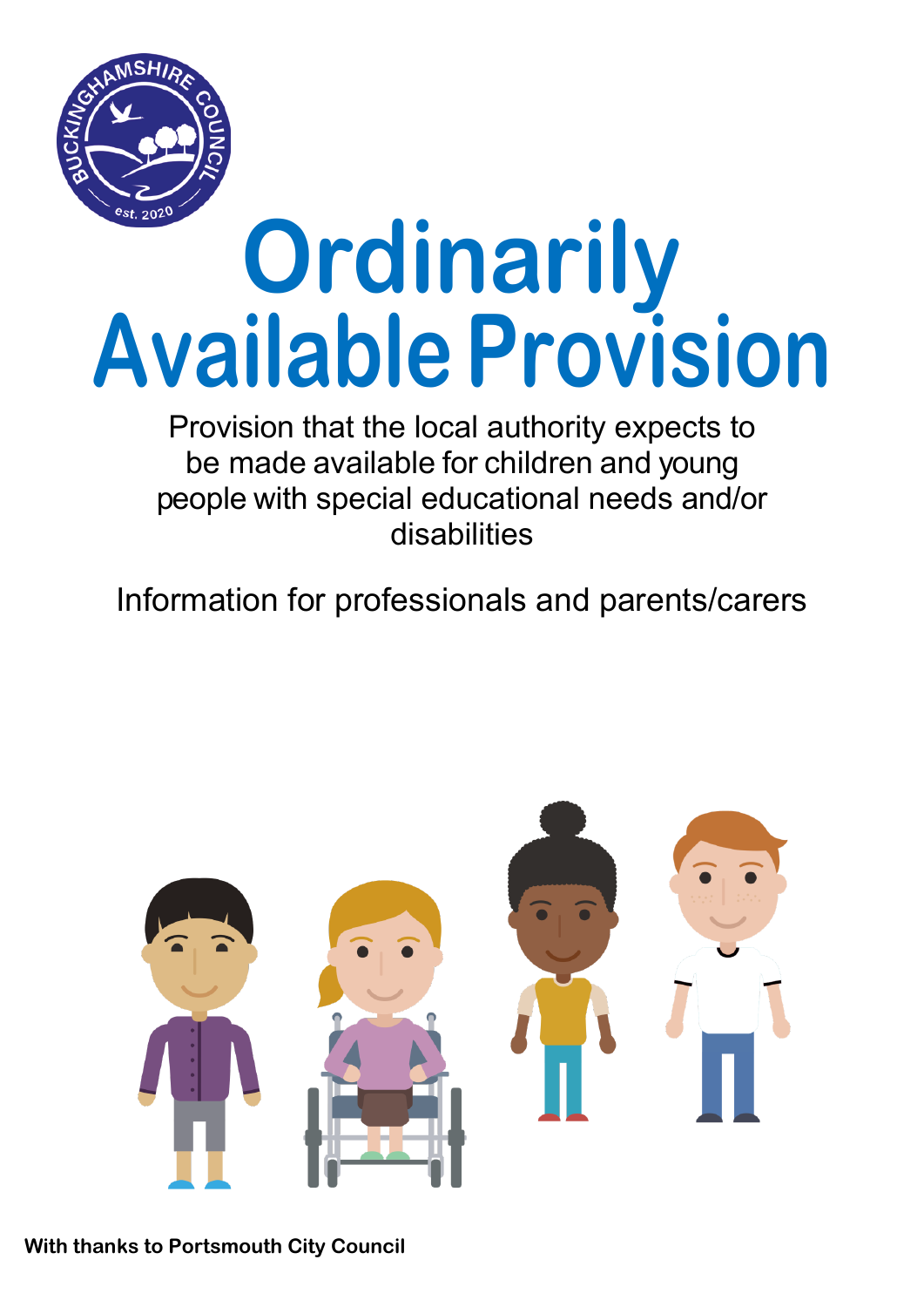# **Introduction**

## **Buckinghamshire is a needs-led county:**

Any provision or support should be provided inline with the needs of the child or young person and is not dependent on any formal diagnosis.

This document has been co-produced with SENCOs following extensive consultation with head teachers and partners.

For details of services and support please visit: **[www.bucksfamilyinfo.org/localoffer](http://www.bucksfamilyinfo.org/localoffer)** 

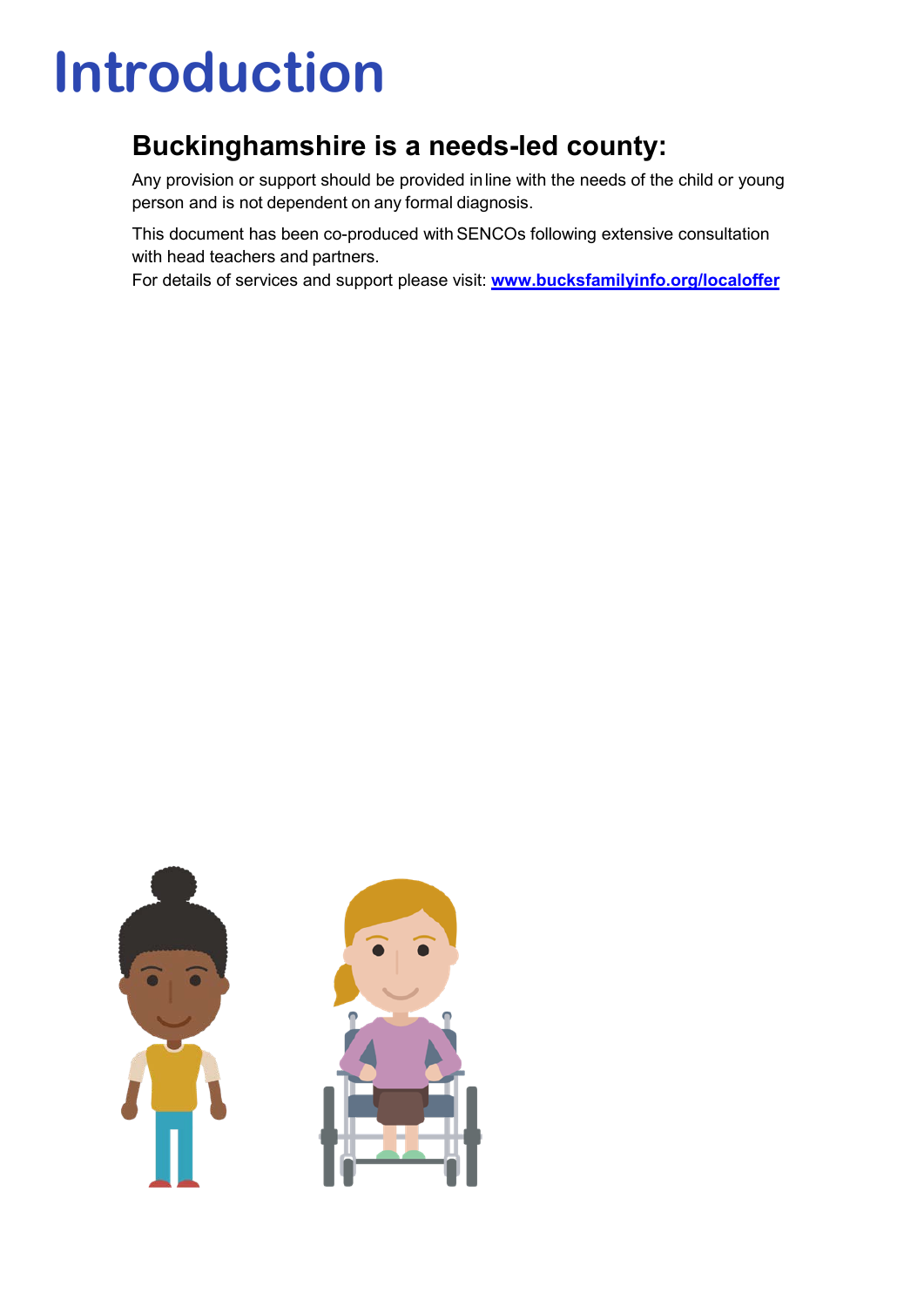# **Section One: Expectations of all settings**

This section outlines the expectations on all schools and links to the Children and Families Act 2014, Equality Act 2010, Education Act 2011 and SEND Code of Practice, according to the needs of the child / young person.

Broadly speaking, muchofthis sectionwill be an integral partofthe school's provision forall children.They outline some of the practices and adaptations that are part and parcel of quality first-teaching. The provision and strategies outlined in this section may be required for children and young people with SEND and / or disabilities but will undoubtedly be of benefit to many of the learners in the setting. It is important that the guidance in this document is used to support the relationship between learners, parents and schools, enabling a co-produced approach from the very beginning (see page 4 for further detail).

|            | <b>Expectations</b><br>of all settings                                                                                                                                                           | <b>Strategies</b>                                                                                                                                                                                                                                                                                                                                                                                                                                                                                                                                                                                                                                                        |
|------------|--------------------------------------------------------------------------------------------------------------------------------------------------------------------------------------------------|--------------------------------------------------------------------------------------------------------------------------------------------------------------------------------------------------------------------------------------------------------------------------------------------------------------------------------------------------------------------------------------------------------------------------------------------------------------------------------------------------------------------------------------------------------------------------------------------------------------------------------------------------------------------------|
| Assessment | A minimum termly<br>cycle of Assess, Plan,<br>Do, Review is used to<br>ensure that pupils with<br>SEND are making<br>progress.                                                                   | Children & young people's strengths and difficulties in learning and<br>behaviour are observed and monitored in different settings and<br>contexts for a short period of time to inform planning. For example<br><b>SEND Support Plan.</b><br>Staff are aware of pupil's starting points so that expected progress<br>can be measured across each key stage.<br>Recording of the Assess, Plan, Do, Review.<br>Assessment is used to inform planning and interventions, and review<br>progress within interventions.<br>Consideration is given for individual pupil's developmental trends.<br>Interventions and strategies are used to demonstrate holistic<br>progress. |
|            | <b>Practitioners ensure</b><br>that formative<br>assessment and<br>feedback are a feature<br>of lessons and evident<br>in marking and<br>assessment policy.                                      | A wide range of assessment strategies and tools are used to ensure a<br>thorough understanding of learners including talking to parents and<br>other professionals.<br>Learners have regular opportunities to evaluate their own performance.<br>Self-assessment is routinely used to set individual targets, both non-<br>academic and academic.<br>The impact of interventions is critically evaluated. Alternative approaches are<br>explored to establish whether they may result in better outcomes for the<br>learners. Refer to tiered Graduated Approach.                                                                                                        |
|            | Expertise is in place to<br>manage reasonable<br>examination<br>arrangements (access<br>arrangements) for all<br>formal and informal<br>national assessments<br>including public<br>examinations | Settings make adaptions to assessment arrangements as part of their<br>everyday practice. This is used to establish the learner's normal way of working.<br>Please refer to the relevant exam board guidelines/JCQ guidance and<br>relevant professional advice. Arrangements could include:<br>• Rest breaks<br>$\cdot$ Extra time<br>Adapted resources (e.g. enlarged text and braille, laptop or scribe) are used<br>in class and assessments.                                                                                                                                                                                                                        |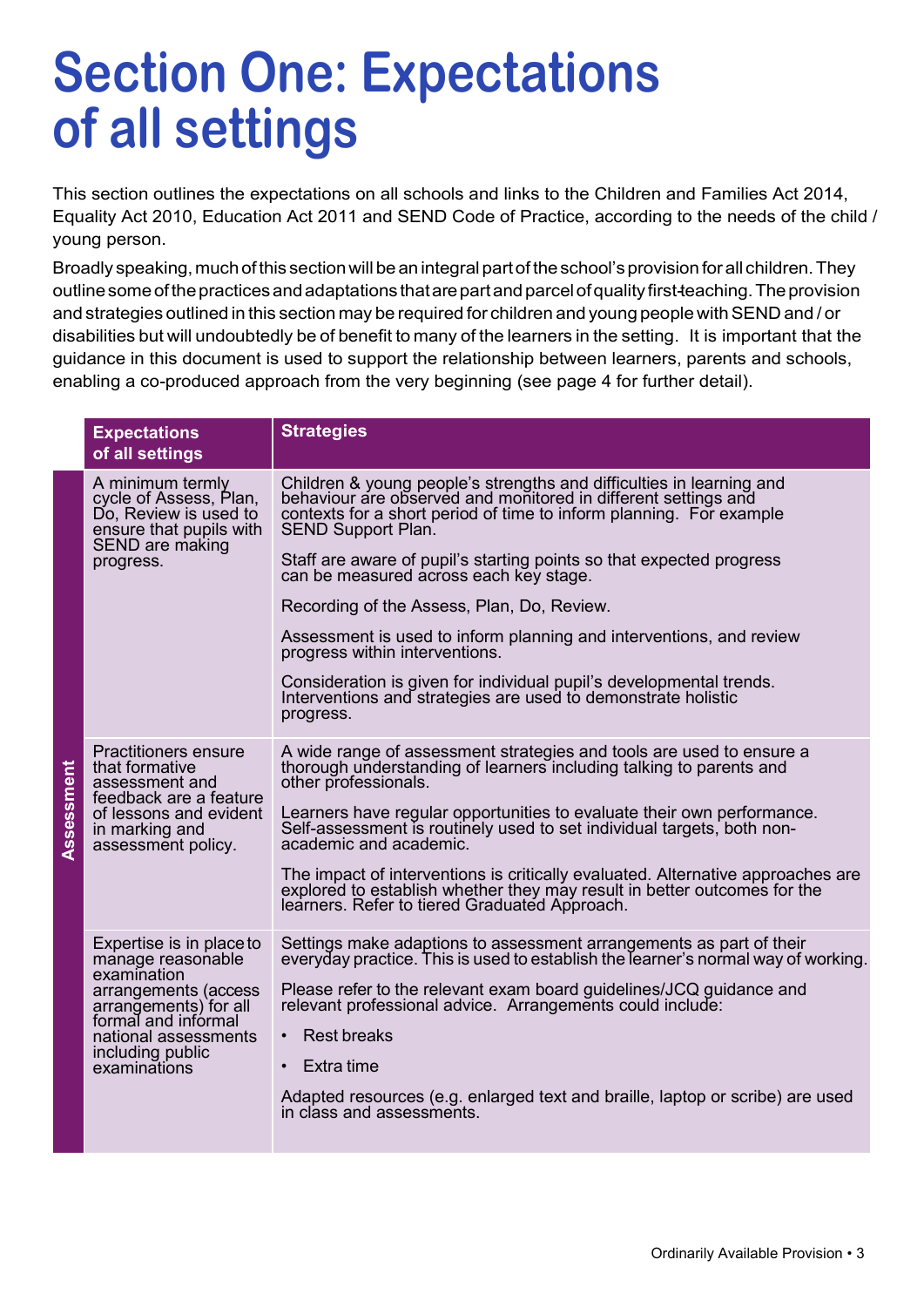|                                              | <b>Expectations</b><br>of all settings                                                                                                          | <b>Strategies</b>                                                                                                                                                                                                                                                                                                    |
|----------------------------------------------|-------------------------------------------------------------------------------------------------------------------------------------------------|----------------------------------------------------------------------------------------------------------------------------------------------------------------------------------------------------------------------------------------------------------------------------------------------------------------------|
| Partnership with learners and parents/carers | The setting works in<br>partnership with<br>parents, carers and<br>learners in decision-                                                        | Parents and carers are aware of the range of communication<br>channels available for sharing information about their child and their<br>concerns will be recorded.                                                                                                                                                   |
|                                              | making.                                                                                                                                         | Parents are aware of SEND status of their child, including when they<br>are placed on the school's SEND register and the support and<br>individually tailored interventions in place. They are involved in setting<br>and reviewing targets for their child.                                                         |
|                                              |                                                                                                                                                 | Formal and informal events take place to seek views in relation to<br>SEND provision in the school e.g. pupils and parent surveys, coffee<br>mornings.                                                                                                                                                               |
|                                              |                                                                                                                                                 | Use of home school diary / book bag / text / email to support<br>communication directly with parents/carers in addition to<br>communication given via learners.                                                                                                                                                      |
|                                              |                                                                                                                                                 | The SEND information report is co-produced with parents and carers.                                                                                                                                                                                                                                                  |
|                                              |                                                                                                                                                 | Parents and carers are signposted to www.buckscc.gov.uk/send-ias.<br>This is referenced on the school's website. Parents and carers can<br>also be signposted to the Local Offer<br>www.bucksfamilyinfo.org/localoffer.                                                                                              |
|                                              | An effective<br>partnership with<br>learners and parents is<br>evident through their<br>participation in<br>assessment and review<br>processes. | Learners and parents/carers are involved in the Graduated Approach;<br>Assess, Plan, Do, Review process, setting and reviewing targets and<br>identifying that their opinions and concerns are valued. They know<br>that they can approach staff.                                                                    |
|                                              |                                                                                                                                                 |                                                                                                                                                                                                                                                                                                                      |
|                                              |                                                                                                                                                 |                                                                                                                                                                                                                                                                                                                      |
|                                              | <b>Expectations</b><br>of all settings                                                                                                          | <b>Strategies</b>                                                                                                                                                                                                                                                                                                    |
|                                              | The setting<br>recognises, and                                                                                                                  | There is a calm and purposeful environment for learning where pupils feel they<br>belong and their contributions are valued.                                                                                                                                                                                         |
|                                              | responds to, the need<br>for pastoral support                                                                                                   | Pupils can identify an agreed safe space allocated.                                                                                                                                                                                                                                                                  |
|                                              | for learners with<br>SEND, bearing in mind<br>the individual's social                                                                           | Language used in the classroom demonstrates unconditional positive regard<br>for learners.                                                                                                                                                                                                                           |
|                                              | and emotional needs<br>and other relevant<br>contextual<br>circumstances.                                                                       | Whole school approach is used to develop emotional literacy,<br>wellbeing and resilience and promote positive attitudes to learners<br>with SEND.                                                                                                                                                                    |
| Pastoral                                     |                                                                                                                                                 | Peer awareness and sensitivity towards difference (including SEND) are<br>raised at a whole school level. Work is done with classes and groups<br>regarding specific needs or conditions as appropriate.                                                                                                             |
|                                              | Learners feel safe<br>and valued. They<br>know that they can<br>approach staff and<br>that their opinions<br>and concerns are<br>valued.        | Named adults / key workers as a stable point of reference when required.<br>Negative attitudes, beliefs and perceptions towards individuals and groups<br>are challenged, in the classroom, the wider school and society.<br>Pupil Voice is encouraged and acted on.<br>Good relationships are encouraged and built. |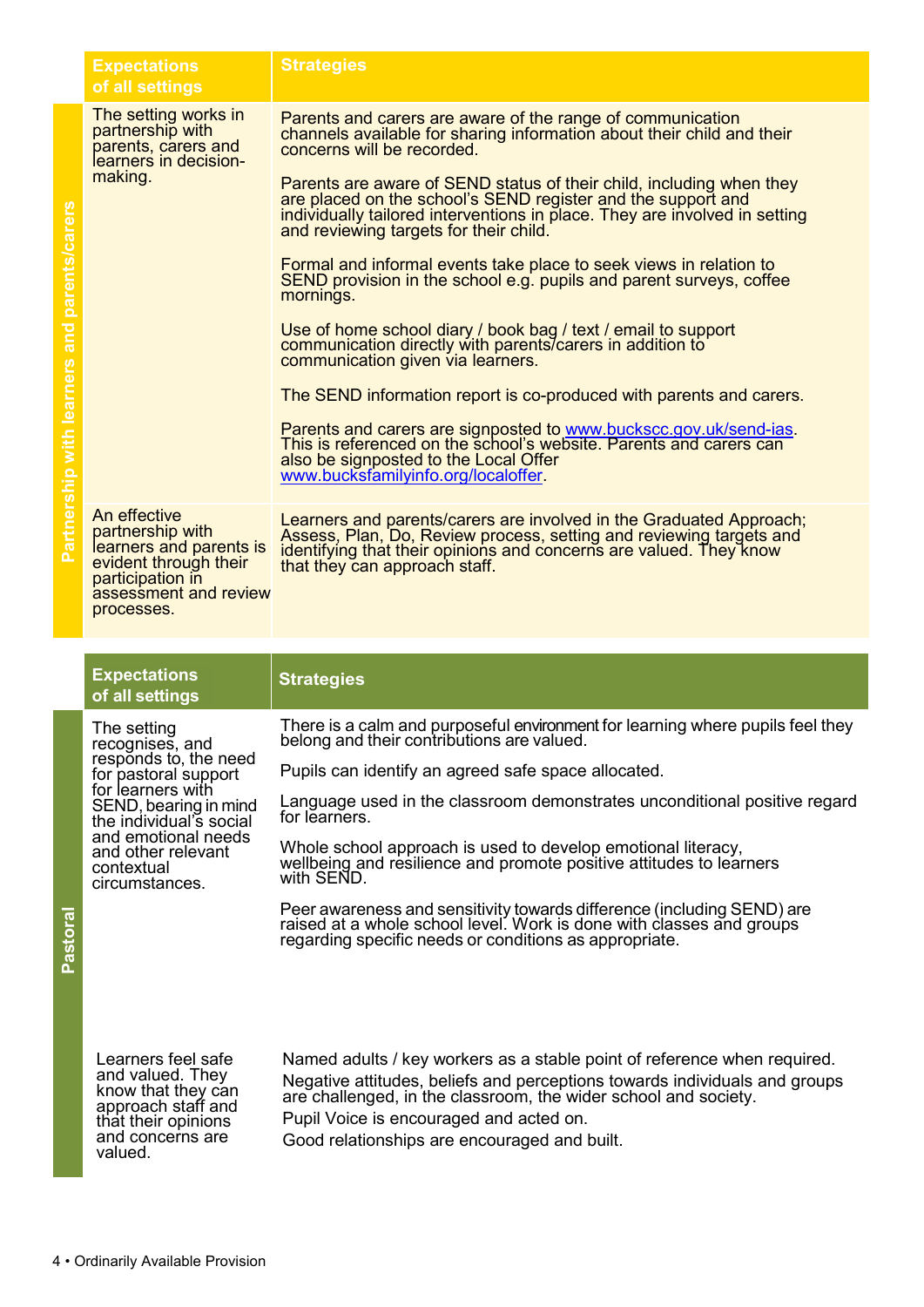| <b>Expectations</b><br>of all settings                                                       | <b>Strategies</b>                                                                                                                                                                                                                                                                                                                                                                                                                                                                                                                                                                                                                                                                                                                                                        |
|----------------------------------------------------------------------------------------------|--------------------------------------------------------------------------------------------------------------------------------------------------------------------------------------------------------------------------------------------------------------------------------------------------------------------------------------------------------------------------------------------------------------------------------------------------------------------------------------------------------------------------------------------------------------------------------------------------------------------------------------------------------------------------------------------------------------------------------------------------------------------------|
| The physical<br>environment is<br>adapted to meet the<br>needs of learners.                  | The physical accessibility of the building and individual learning spaces are<br>assessed. The accessibility plan is on the school's website and reasonable<br>adjustments' are made according to individual needs.<br>The furniture is the appropriate size/ height for the learners.<br>Extra-curricular activities and educational visits are planned to fully include<br>pupils with SEND (in line with the Equalities Act 2010), including those with<br>SEMH and physical disabilities. Reasonable adjustments' are made.<br>The views of learners, parents and carers are routinely sought and are used to<br>inform planning for physical or sensory adaptations that they may require.<br>Risk assessments for the child or young person need to be completed.  |
| Practitioners are<br>aware of sensory<br>needs and issues that<br>may impact on<br>learners. | Staff are aware of smells and noise in the room and any particular<br>individuals who may be impacted by these. E.g. classroom next to the<br>canteen or music room. Adjustments to the acoustic environment such as<br>soft furnishings and high ceilings.<br>Learners' sensory needs are known and used to plan seating arrangements<br>and movement breaks.<br>Left and right-handed pupils are able to use equipment comfortably.<br>Pupils who wear glasses and/or hearing aids wear them and are seated in<br>the optimum position.<br>Displays are meaningful and appropriate for all learners. Staff are aware of<br>lighting in the room e.g. use of natural light, glare from the board, who is<br>facing the light, where you stand in relation to the light. |

The physical and sensory environment **The physical and sensory environment**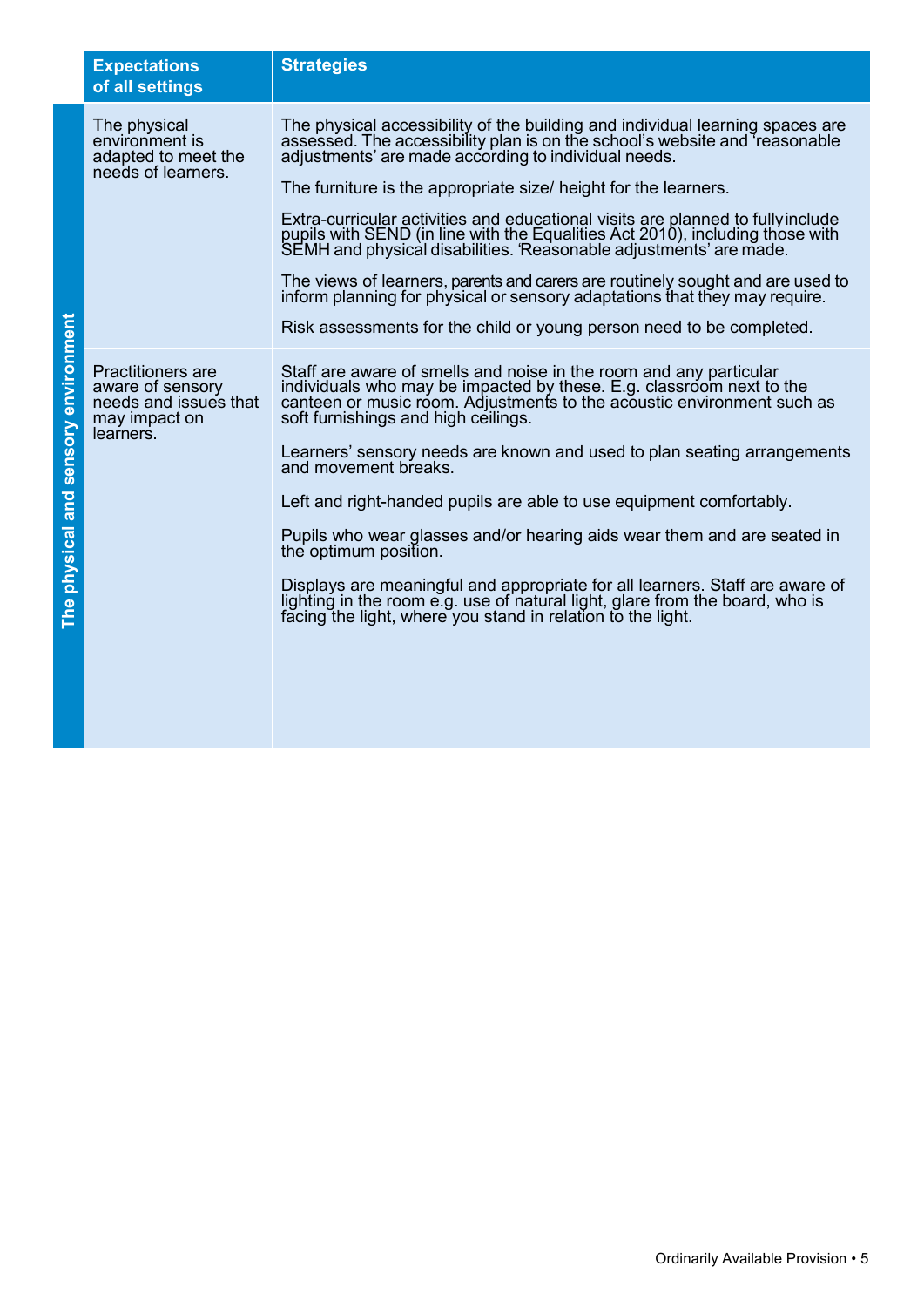|                                                | <b>Expectations</b><br>of all settings                                                                                                                                                                                                                                                                                                                                | <b>Strategies</b>                                                                                                                                                                                                                                                                                                                                                                                                                                                                                                                                                                                                                                                                                                                                                                                                       |
|------------------------------------------------|-----------------------------------------------------------------------------------------------------------------------------------------------------------------------------------------------------------------------------------------------------------------------------------------------------------------------------------------------------------------------|-------------------------------------------------------------------------------------------------------------------------------------------------------------------------------------------------------------------------------------------------------------------------------------------------------------------------------------------------------------------------------------------------------------------------------------------------------------------------------------------------------------------------------------------------------------------------------------------------------------------------------------------------------------------------------------------------------------------------------------------------------------------------------------------------------------------------|
| Teaching, Communication and learningstrategies | <b>Practitioners are</b><br>aware of the<br>additional needs of<br>their learners:<br>understand the nature<br>and impact of these<br>and how to respond to<br>them.<br>Planning incorporates<br>more detailed<br>specialist advice.                                                                                                                                  | Aspects of structured teaching are used according to pupil needs e.g. visual<br>timetables, clear concise instructions with written or visual prompts (e.g. now<br>and next cards), particularly during transitions.<br>Learners are given time to process information before being asked to<br>respond.<br>Tasks are broken down into small manageable steps. These steps are shown<br>explicitly.<br>The pace and order of activities is relevant to maintain interest and attention<br>of all pupils. Key information and strategies are shared with all relevant<br>members of staff e.g. Student Passport.                                                                                                                                                                                                         |
|                                                | <b>Practitioners</b><br>differentiate to provide<br>suitable learning<br>challenges and cater<br>for different learning<br>needs and styles.<br>Individualised and/or<br>small group planning<br>and programmes in<br>more than one<br>curriculum area.<br>Use of steps-to-<br>success or similar to<br>promote<br>independence,<br>scaffold and support<br>learners. | Modelling is used to aid understanding.<br>Visual/ audio demonstrations and visual cues/ audio commentary are used.<br>Key vocab is displayed with visuals.<br>Study skills are explicitly taught. Pupils have access to homework clubs, or<br>additional support with homework.<br>Homework is differentiated appropriately for pupils.<br>Teachers' handwriting on the board and in pupils' books is clear and legible.<br>Interactive whiteboard is used to effectively promote engagement and<br>scaffold the lesson.<br>Children & young people can record their work and respond in a<br>variety of different ways.                                                                                                                                                                                               |
|                                                | <b>Practitioners ensure</b><br>that learners have<br>opportunities to work<br>in different ways e.g.<br>independently, in a<br>variety of small groups<br>and/or in pairs.<br>Individualised and/or<br>small group sessions.<br><b>Practitioners ensure</b><br>that collaborative<br>learning and peer<br>support is a feature of<br>lessons.                         | Strategies are used to actively promote independent learning e.g. through<br>pre-teaching, overlearning, appropriately differentiated resources.<br>Seating plans and groupings take account of individual needs and<br>routinely provide opportunities for access to role models, mixed-ability<br>groups structured opportunities for conversation and sharing of ideas and<br>access to additional adults where they are available.<br>Use of additional adults is planned to maximise their impact on learning.<br>Strategies are used to build and maintain positive relationships across the<br>whole school community (e.g. Restorative Approaches).<br>There are opportunities to develop peer awareness / sensitivity and<br>support for different needs and disabilities both in and out of the<br>classroom. |
|                                                | 6 • Ordinarily Available Provision                                                                                                                                                                                                                                                                                                                                    |                                                                                                                                                                                                                                                                                                                                                                                                                                                                                                                                                                                                                                                                                                                                                                                                                         |

**Expectations**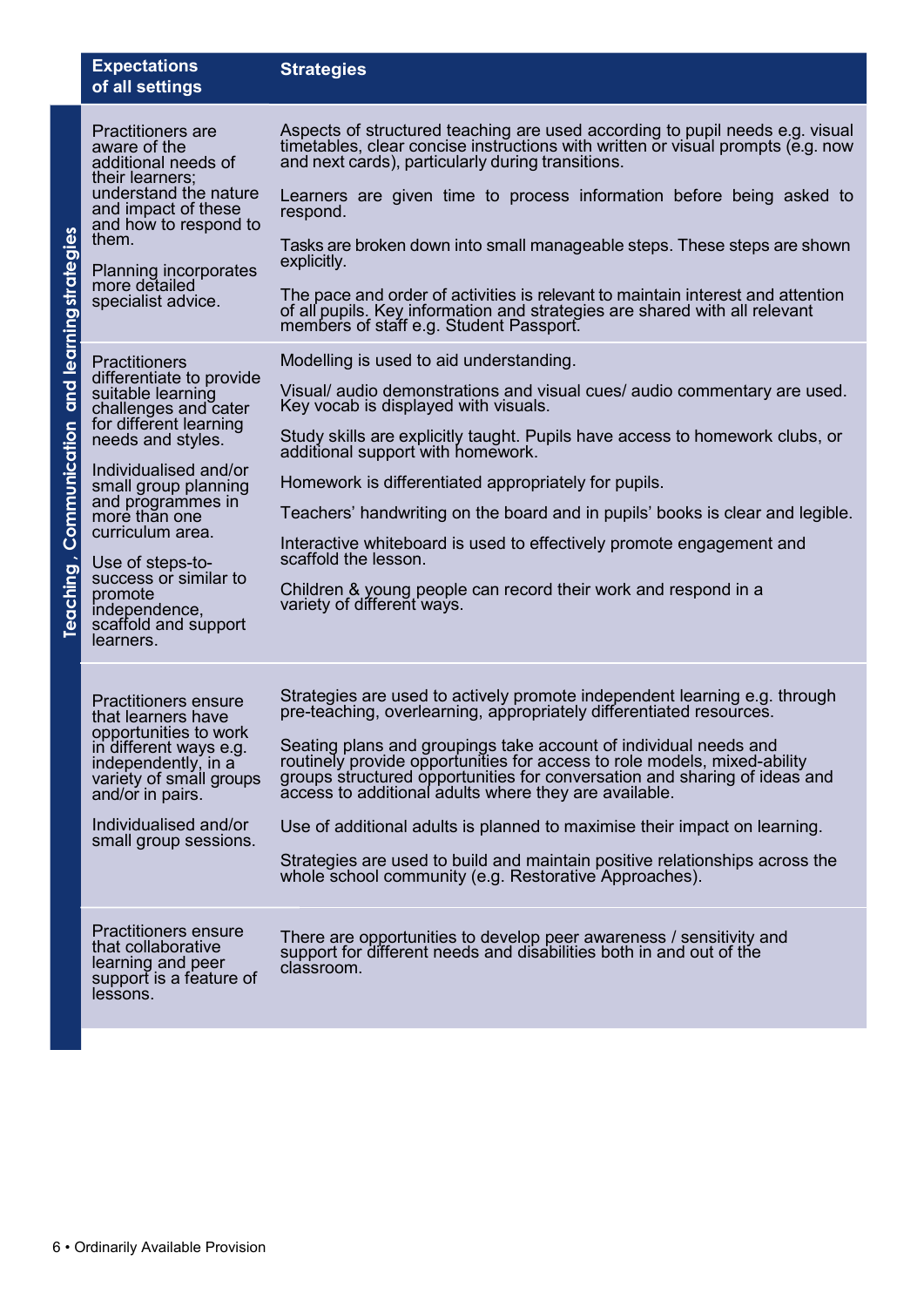|                                     | <b>Expectations</b><br>of all settings                                                                                                                     | <b>Strategies</b>                                                                                                                                                                                                                                                                                                                                                                                                                                                                                                                                                                                                                                                                                                            |
|-------------------------------------|------------------------------------------------------------------------------------------------------------------------------------------------------------|------------------------------------------------------------------------------------------------------------------------------------------------------------------------------------------------------------------------------------------------------------------------------------------------------------------------------------------------------------------------------------------------------------------------------------------------------------------------------------------------------------------------------------------------------------------------------------------------------------------------------------------------------------------------------------------------------------------------------|
| <b>Resources</b>                    | Resources are<br>allocated<br>appropriately to<br>ensure additional<br>needs are met. Quality<br>and impact of support<br>is scrutinised.                  | Resources are within easy reach of learners to promote independence.<br>Learners have easy access to sensory equipment that they require, e.g.<br>writing slopes, pencil grips, wobble cushions, fidget toys, ear defenders, and<br>weighted blankets.<br>Resources are clear and uncluttered, labelled using text and images. Print<br>size and font is appropriate. Worksheets and PowerPoints are modified and<br>enlarged up to, and including size 14. Text and reading books that are very<br>time consuming to modify, need to be prepared by a trained and dedicated<br>member of staff. Adapted physical resources such as PE and Maths<br>equipment are adapted to promote independence e.g. different size balls. |
|                                     | Specific resources are<br>allocated and<br>strategies are<br>provided to overcome<br>potential barriers to<br>learning. Increased<br>use of ICT resources. | Additional/adapted resources are available for those pupils who require<br>it.<br>ICT is used to support alternatives to written recording and to promote<br>independent learning. Additional ICT support will need to be provided to<br>children and young people with visual and hearing impairments.                                                                                                                                                                                                                                                                                                                                                                                                                      |
|                                     | <b>Expectations</b><br>of all settings                                                                                                                     | <b>Strategies</b>                                                                                                                                                                                                                                                                                                                                                                                                                                                                                                                                                                                                                                                                                                            |
|                                     | All practitioners,<br>including Teaching<br>Assistants, make a                                                                                             | Additional adults are deployed proactively in the classroom and their impact<br>on the learner is monitored carefully to ensure progress is supported.                                                                                                                                                                                                                                                                                                                                                                                                                                                                                                                                                                       |
|                                     | positive contribution<br>to learner progress.                                                                                                              | Grouping / seating arrangements and additional support are used to promote<br>independent learning as far as possible.<br>Strategies used in interventions are integrated into class teaching so that<br>learners can sustain progress.                                                                                                                                                                                                                                                                                                                                                                                                                                                                                      |
| <b>Buiule</b><br>Staff skills and t | There is a plan for<br>on-going Continuing<br>Professional<br>Development (CPD)<br>in relation to the<br>needs of the<br>learners.                         | There is a planned programme of ongoing CPD in relation to SEND for the<br>whole setting and individual teams and departments.<br>Best practice is shared within the school and with other schools in the county<br>via side by side principles, specialist leaders of education (SLEs), Buckinghamshire County Council Education Services.                                                                                                                                                                                                                                                                                                                                                                                  |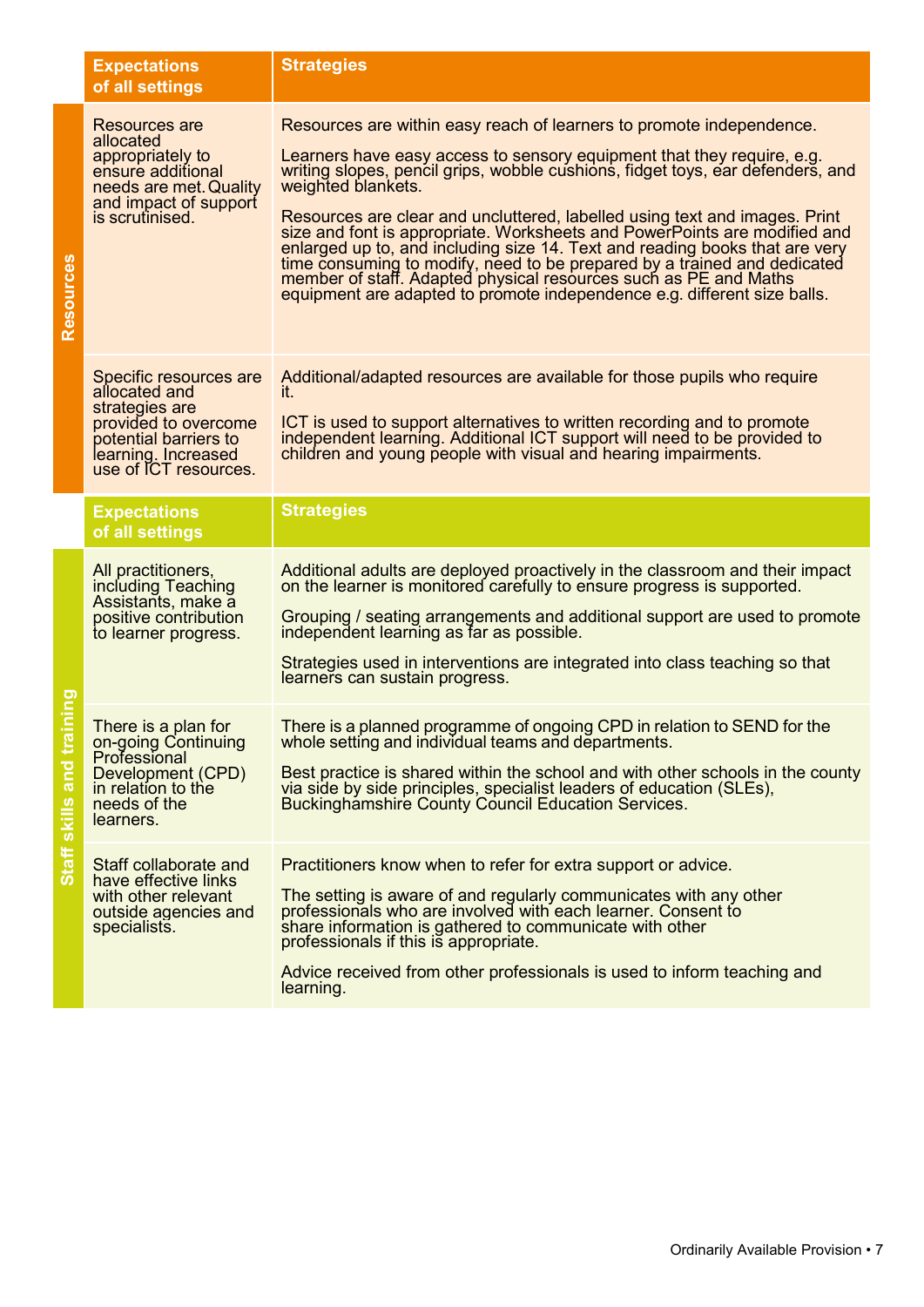|                         | <b>Expectations</b><br>of all settings                                                                                                                                 | <b>Strategies</b>                                                                                                                                                                                                                                                                                                                                                                                                                                                                                                                                                                                                                                                                                                                                                                                                                                                                                                                                                                                                                                                                                                                                                                                                                                                                                                                                                                                                                                                                                                                                                                                                                                                                                                                                                                                                                                                                                                   |  |
|-------------------------|------------------------------------------------------------------------------------------------------------------------------------------------------------------------|---------------------------------------------------------------------------------------------------------------------------------------------------------------------------------------------------------------------------------------------------------------------------------------------------------------------------------------------------------------------------------------------------------------------------------------------------------------------------------------------------------------------------------------------------------------------------------------------------------------------------------------------------------------------------------------------------------------------------------------------------------------------------------------------------------------------------------------------------------------------------------------------------------------------------------------------------------------------------------------------------------------------------------------------------------------------------------------------------------------------------------------------------------------------------------------------------------------------------------------------------------------------------------------------------------------------------------------------------------------------------------------------------------------------------------------------------------------------------------------------------------------------------------------------------------------------------------------------------------------------------------------------------------------------------------------------------------------------------------------------------------------------------------------------------------------------------------------------------------------------------------------------------------------------|--|
| Transition and Transfer | Support is in place for<br>routine and life<br>transitions when<br>required.                                                                                           | Transitions include:<br>Moving around the setting<br>$\bullet$<br>Preparing for weekends and the start of holidays and beginning<br>of term<br>Moving from lesson to lesson<br>$\bullet$<br>Changing from structured to unstructured times<br>$\bullet$<br>Moving from break to lesson times<br>$\bullet$<br>Moving from one activity to the next within a lesson<br>$\bullet$<br>Changes of staff – permanent and temporary<br>$\bullet$<br>Special events: visitors, visits and celebrations<br>$\bullet$<br>Life events: birth of a sibling, change in parenting arrangements<br>$\bullet$<br>e.g. change in parents' relationship status, loss and<br>bereavement or contact visits<br>Puberty<br>$\bullet$<br>Staff are aware of those who will need additional support for all or most<br>transitions, and plan for these transitions. This includes learners who:<br>Have insecure attachment, including but not limited to Child<br>Looked After, Child in Need, Child Protection, adopted children<br>and pupils from armed forces families.<br>Have social communication difficulty including ASD<br>$\bullet$<br>Suffered trauma, loss or bereavement<br>$\bullet$<br>Are anxious<br>Support may include:<br>Safe space available within the classroom or an identified area<br>of the school for time out.<br>Visual timetables are used, events are removed or ticked off<br>when finished.<br>Students are pre-warned of any changes and prior to transition.<br>Timers are used to show pupils how long they have to work for/<br>how long they have to finish.<br>Opportunities for periods of respite using withdrawal. This might<br>$\bullet$<br>include self-directed / individual time-out/smaller groups.<br>Plans are made for unstructured times: safe spaces are<br>$\bullet$<br>available; there are structured alternatives such as games club,<br>use of library for vulnerable pupils. |  |
|                         | Procedures are in<br>place for ensuring<br>smooth progression<br>through settings,<br>particularly during all<br>transition phases,<br>including on entry and<br>exit. | Information is actively sought and shared about learners to support successful transitions and manage change both within the school and<br>beyond.<br>This information is available for the learner's parents and carers, other<br>colleagues within the setting and receiving or previous settings as required.<br>Practitioners are aware of pupils who need additional support while<br>transitions and adjustments are made, e.g. additional visits to a new setting/<br>classroom with a familiar trusted adult, creating social stories.                                                                                                                                                                                                                                                                                                                                                                                                                                                                                                                                                                                                                                                                                                                                                                                                                                                                                                                                                                                                                                                                                                                                                                                                                                                                                                                                                                      |  |
|                         | 8 • Ordinarily Available Provision                                                                                                                                     |                                                                                                                                                                                                                                                                                                                                                                                                                                                                                                                                                                                                                                                                                                                                                                                                                                                                                                                                                                                                                                                                                                                                                                                                                                                                                                                                                                                                                                                                                                                                                                                                                                                                                                                                                                                                                                                                                                                     |  |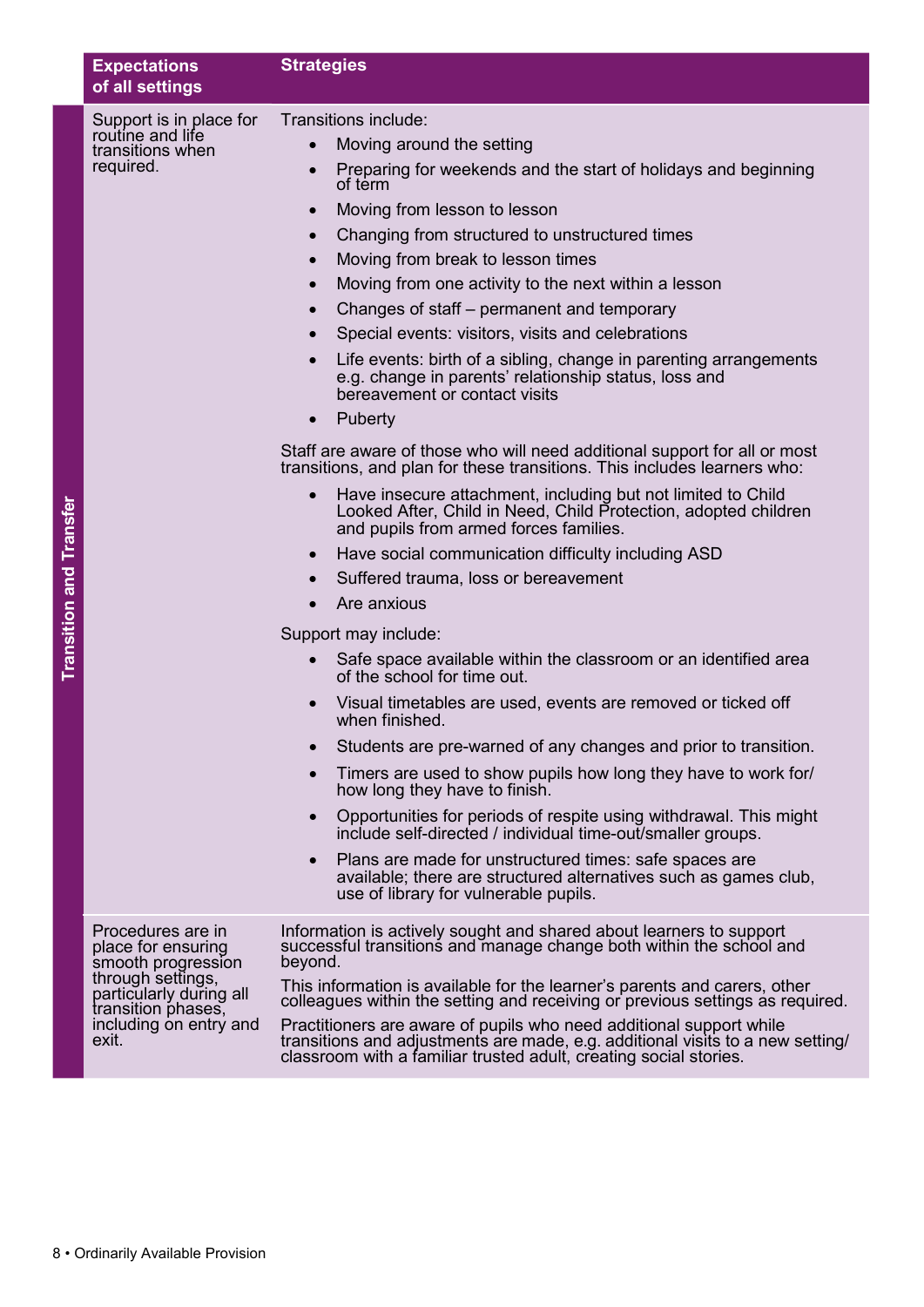# **Section Two: Support for broad areas of need**

We have separated this section by the four areas of need set out in the Code of Practice.

Many learners may have needs across more than one category and certain conditions may not fall neatly into one area of need. When reviewing and managing special educational provision, the four broad areas of need may be helpful as a guide to ensure you can provide support across these areas.

### Communication and Interaction

This provision should be *in addition* to the expectations in section one.

#### **Approaches and strategies**

- Whole school awareness and understanding of communication and interaction needs
- Pupils will access strategies and resources typically available in the ordinary classroom, with an emphasis on appropriate multi-sensory teaching aids to support learning and social activities
- Tasks may need to be differentiated for the individual, by level/ outcome/pitch/pace and grouping. Aspects of structured teaching might be helpful
- Staff are skilled in adjusting the pace and order of activities to maintain interest and attention

| <b>Identified barrier and/or</b><br>need                      | Provision and/or strategies: approaches, adjustments and specific<br>interventions expected to be made by settings according to the ages<br>and stages of the learners                                                                                                                                                                                                                                                                                                                                                                                                                                                                                            |
|---------------------------------------------------------------|-------------------------------------------------------------------------------------------------------------------------------------------------------------------------------------------------------------------------------------------------------------------------------------------------------------------------------------------------------------------------------------------------------------------------------------------------------------------------------------------------------------------------------------------------------------------------------------------------------------------------------------------------------------------|
| Difficulties saying what<br>they want and being<br>understood | Modelling language<br>$\bullet$<br>Small group or individual language sessions<br>$\bullet$<br>Language programme devised by a SALT or Speechlink (only for<br>٠<br>infants)<br>Allow time for child to process and respond<br>$\bullet$<br>Introduce a variety of ways through e.g. rhymes, songs, poems, drama<br>$\bullet$<br>All attempts to speak/communicate are supported<br>$\bullet$<br>Providing an additional method of communicating e.g. use of ICT, symbol<br>$\bullet$<br>communication (e.g. Makaton, PECS & symbols)<br>Reduce pressure to speak and provide alternative means of<br>$\bullet$<br>contribution such as; laptop, whiteboard, etc. |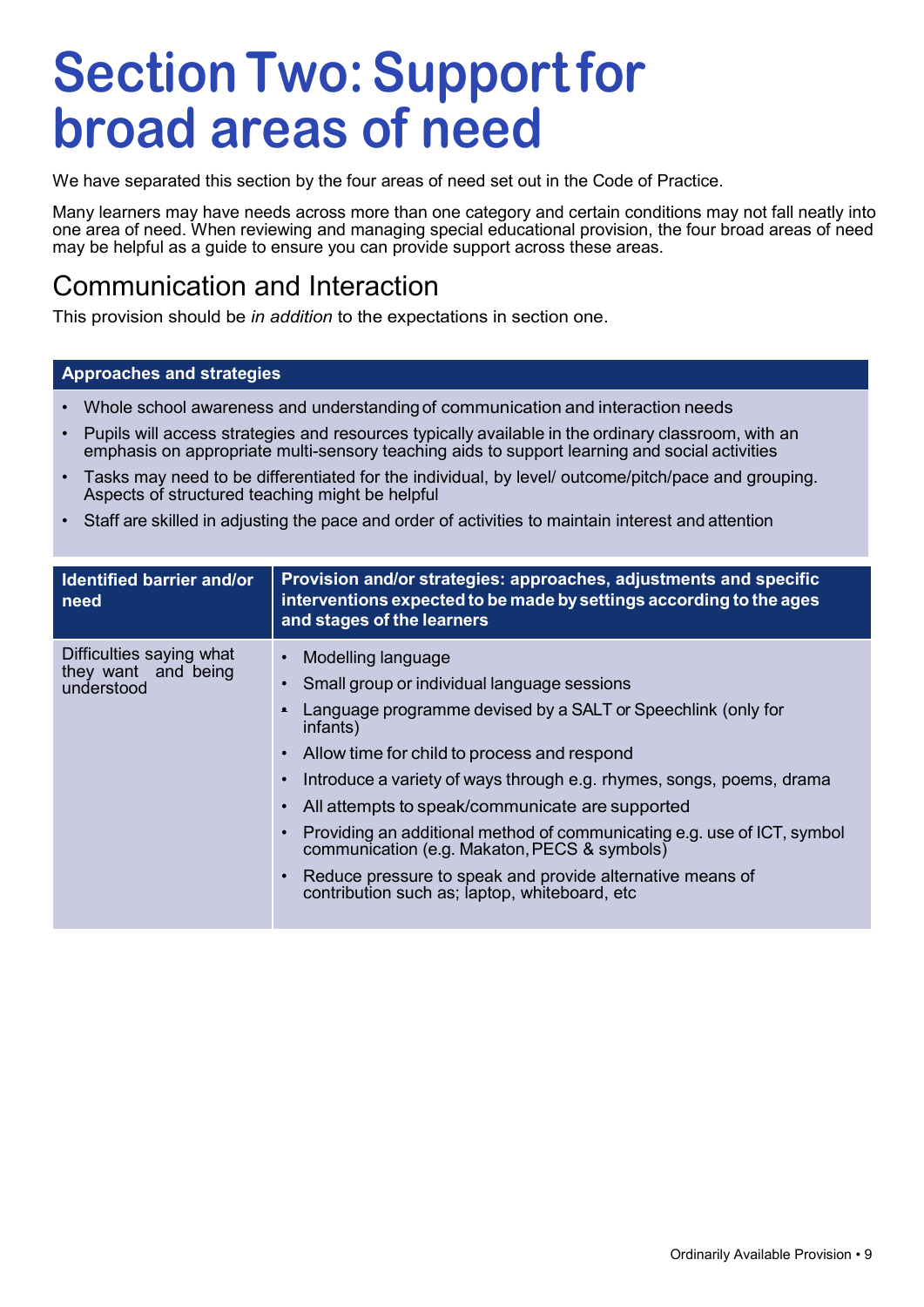| <b>Identified barrier and/or</b><br>need                 | Provision and/or strategies: approaches, adjustments and specific<br>interventions expected to be made by settings according to the ages<br>and stages of the learners           |
|----------------------------------------------------------|----------------------------------------------------------------------------------------------------------------------------------------------------------------------------------|
| Difficulties understanding<br>what is being said to them | Consider how much information a child can manage when giving<br>$\bullet$<br>instructions e.g. awareness of complexity of vocabulary and amount of<br>information carrying words |
|                                                          | Tailor delivery style according to the learner's needs e.g. 'bossy talk' (give<br>name and cléar short instruction) or language modification techniques                          |
|                                                          | Ask children to repeat instructions to clarify their understanding                                                                                                               |
|                                                          | Provide visual prompts if necessary including key vocabulary and visual<br>timetables                                                                                            |
|                                                          | Extra time to process what has been said                                                                                                                                         |
|                                                          | Think about the environment and limiting any distractions                                                                                                                        |
|                                                          | Check the child's attention is engaged before talking to them;<br>use their name first before giving them an instruction                                                         |
|                                                          | Check that hearing has been tested                                                                                                                                               |
|                                                          | Pre-teaching of topic vocabulary                                                                                                                                                 |
|                                                          | Instructions should be given in order of completion                                                                                                                              |
|                                                          | Access to exam modifications, e.g. an oral language modifier for<br>assessments                                                                                                  |
| Child/Young person does                                  | Modelling / role play<br>$\bullet$                                                                                                                                               |
| not understand or use                                    | Small group sessions<br>$\bullet$                                                                                                                                                |
| social rules of<br>communication                         | Social stories and comic strip conversations<br>$\bullet$                                                                                                                        |
|                                                          | Prompts - symbols, signing systems                                                                                                                                               |
|                                                          | Now (you are doing this) and Next (you are going to be doing that) boards                                                                                                        |
| Difficulties with language<br>Difficulties with          | Use the child's name first to draw their attention followed by key word<br>Instructions e.g. Jamie, stop.                                                                        |
| communication                                            | Simple instructions (avoiding idioms or explaining them)                                                                                                                         |
|                                                          | Use positive language, telling them what you want them to do                                                                                                                     |
|                                                          | Using literal language (avoiding sarcasm and figures of speech or<br>explaining them)                                                                                            |
|                                                          | If available, use of symbol communication such as Picture Exchange<br>Communication System (PECS)                                                                                |
|                                                          | Much of what is communicated is non-verbal so be very aware of<br>body language                                                                                                  |
|                                                          | Awareness of appropriate tone of voice (calm, not too loud)                                                                                                                      |
|                                                          | Awareness of rate of speech (slow down)                                                                                                                                          |
|                                                          | Awareness of appropriate environment (noise, room, temperature, lighting,<br>room layout)                                                                                        |
|                                                          | Awareness of use of language (some children may need a language-rich<br>environment, others may need it to be kept simple)                                                       |
| Difficulties with<br>social<br>imagination               | Role play and drama, use of props (e.g. puppets)<br>$\bullet$<br>Modelling<br>Story telling/videos                                                                               |
|                                                          | Photos used to talk through what might be happening                                                                                                                              |
|                                                          | Story planners                                                                                                                                                                   |
|                                                          | <b>Writing frames</b>                                                                                                                                                            |
|                                                          | <b>Sentence Starters</b><br>$\bullet$                                                                                                                                            |
|                                                          | Direct teaching to understand and infer emotions and themes in a narrative<br>Social mapping e.g. understanding consequences                                                     |
|                                                          | Peer support sharing experiences                                                                                                                                                 |
|                                                          | Mind mapping and helping them to make links between their learning                                                                                                               |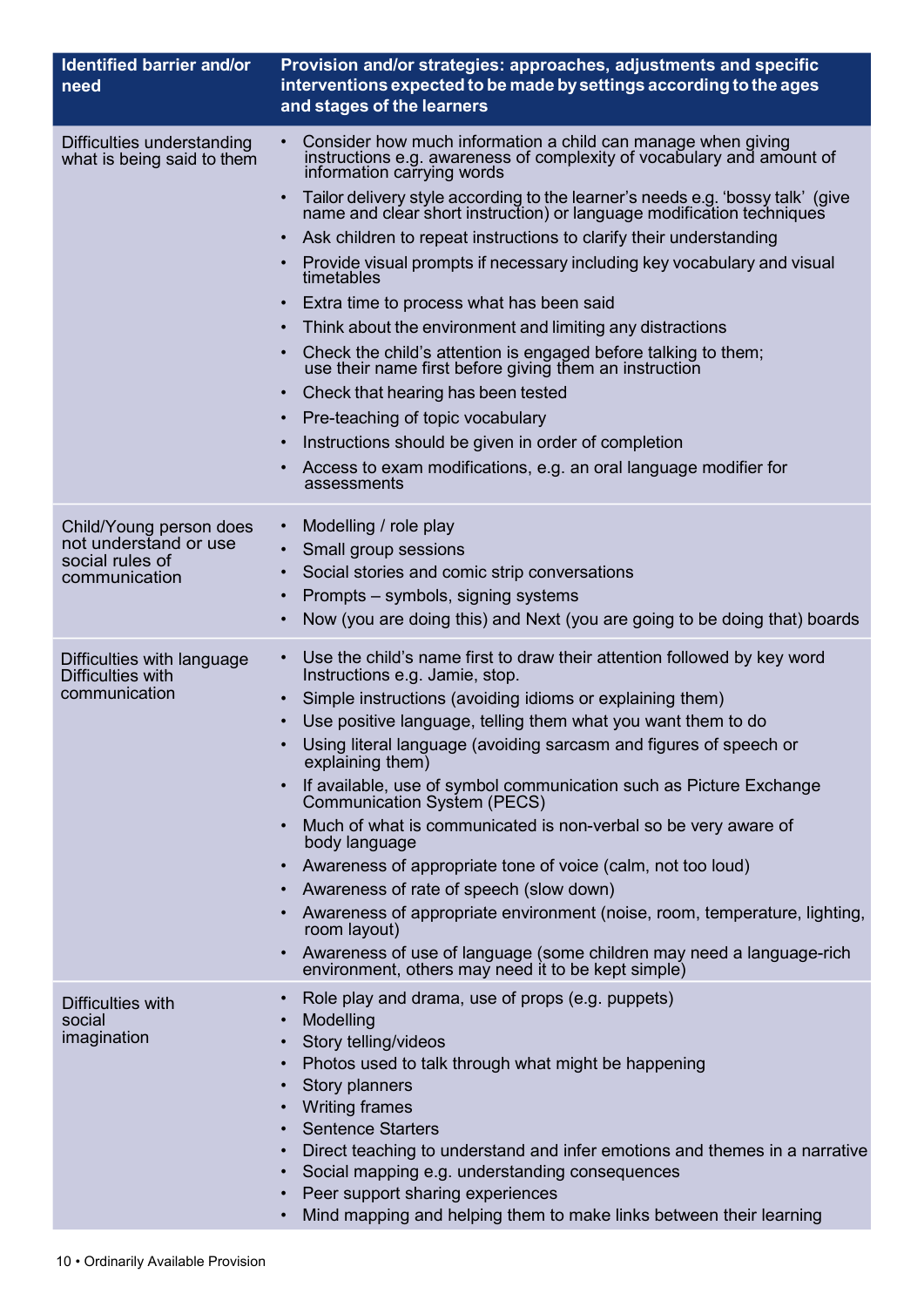| Identified barrier and/or<br>need                                             | Provision and/or strategies: approaches, adjustments and specific<br>interventions expected to be made by settings according to the ages<br>and stages of the learners                                                                                                                                                                                                                                                                                                                                                                                                                                                                                                |
|-------------------------------------------------------------------------------|-----------------------------------------------------------------------------------------------------------------------------------------------------------------------------------------------------------------------------------------------------------------------------------------------------------------------------------------------------------------------------------------------------------------------------------------------------------------------------------------------------------------------------------------------------------------------------------------------------------------------------------------------------------------------|
| Difficulty with social<br>communication and<br>developing relationships       | Small group / 1 to 1 tasks and activities to cover turn taking and social<br><b>skills</b><br>Clear communication of expectations<br>Develop group work skills by targeted teaching to address specific skills,<br>e.g. turn-taking<br>Understand how to initiate, repair and maintain relationships<br>Opportunities for supported play with peers<br>Modelling successful play and social interactions<br>How to respond to conflict in relationships and resolve difficult situations<br>Support to understand social relationships (social mapping)<br>Understanding emotions of child and peers<br>Good peer role models<br>Clear boundaries – circle of friends |
| Anxiety in busy<br>unpredictable<br>environments                              | Preparation for change of activity or route<br>Small group / 1 to 1 tasks and activities<br>Calm learning environment<br>Clear communication of expectations<br>Regular mentor support, including adults or peers<br>Visual timetable to be used in setting/school<br>Use of social stories and comic strip conversations to explain new<br>situations or changes to routines                                                                                                                                                                                                                                                                                         |
| Sensory and physical<br>needs relating to<br>communication and<br>interaction | Staff are aware that for some pupils, a sensory or physical disability could impact on their learning language and social interaction<br>Staff understand the importance of teaching students self-regulation<br>strategies so that they can successfully manage their sensory needs<br>Nurturing groups<br>Implement strategies and programs on the advice of relevant<br>professionals, e.g. SALT<br>Support for social interactions during unstructured time e.g. lunch/break                                                                                                                                                                                      |

#### **Additional resources & advice available once strategies have been implemented & reviewed**

- SALT Carousel on SALT website
- Autism Education Trust resources
- Autism Toolbox
- Surgeries
- Training
- Specialist Teacher
- CAMHS SPA
- Educational Psychologist
- Speech and Language Therapy (SALT)
- Occupational Therapy (OT)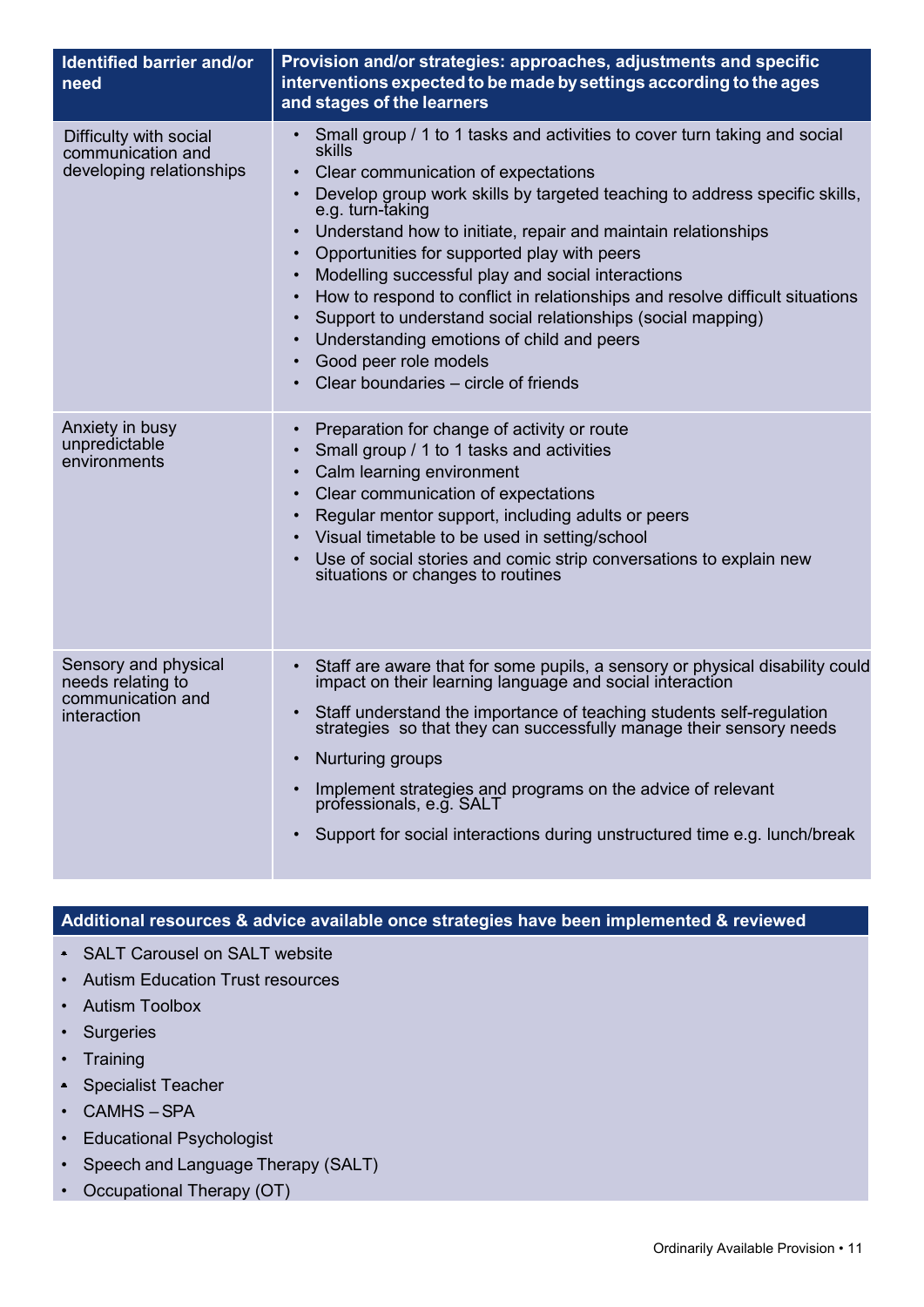## Cognition and Learning

This provision should be *in addition* to the expectations in section one.

#### **Approaches and strategies**

- Differentiation to ensure the development of literacy, numeracy, expressive language, communication skills, minimise behaviourand emotional difficulties and promotion of appropriate interpersonal skills with other studen
- Arrangements to support the use and delivery of approaches/materials for students with Specific<br>Learning Difficulties (SpLD) which may include multi- sensory teaching strategies, a focus on<br>phonological awareness, motor
- Effective use of ICT equipment to support learning
- TAs are trained and skilled in supporting students with general and specific learning difficulties

| <b>Identified barrier and/or</b><br>need                                 | Provision and/or strategies: approaches, adjustments and specific<br>interventions expected to be made by settings according to the ages<br>and stages of the learners, that may include the following:                                 |
|--------------------------------------------------------------------------|-----------------------------------------------------------------------------------------------------------------------------------------------------------------------------------------------------------------------------------------|
| Limited attention span<br>compared to                                    | Regular, short breaks including use of Movement Breaks                                                                                                                                                                                  |
| developmentally                                                          | <b>Differentiation</b><br>$\bullet$                                                                                                                                                                                                     |
| appropriate milestones.                                                  | Chunking, breaking tasks down<br>$\bullet$                                                                                                                                                                                              |
|                                                                          | Visual timetables and other visual support to help explain activities<br>$\bullet$                                                                                                                                                      |
|                                                                          | Backward chaining – chain parts of the task together (e.g. build the sequence at the last part of the task and working back so the child experiences success and then gradually work back to increase more elements until they          |
|                                                                          | <b>Named instructions</b><br>$\bullet$                                                                                                                                                                                                  |
|                                                                          | Asking the child to repeat back what activity they are going to do                                                                                                                                                                      |
|                                                                          | Use of timers, so they know they only have to focus for a comfortable<br>amount of time                                                                                                                                                 |
|                                                                          | Individualised timetables, work structures and work boxes                                                                                                                                                                               |
| Difficulties with learning:<br>e.g. despite appropriate                  | Assessment through teaching to identify the areas of need in consultation<br>$\bullet$<br>with the learner                                                                                                                              |
| differentiation and<br>interventions, making<br>inadequate progress over | Clear and simple instructions, breaking down longer instructions and<br>giving one at a time                                                                                                                                            |
| time across the curriculum<br>and working below age                      | <b>Visual timetable</b><br>$\bullet$                                                                                                                                                                                                    |
| related expectations                                                     | Visual cues and prompts                                                                                                                                                                                                                 |
|                                                                          | Give time before response is needed                                                                                                                                                                                                     |
|                                                                          | Pre-teaching $-$ e.g. provision of a TA to help prepare the learner for the<br>$\bullet$<br>new topic                                                                                                                                   |
|                                                                          | Shared next steps – so they know what to expect<br>$\bullet$                                                                                                                                                                            |
|                                                                          | Differentiated resources where possible - teach the curriculum<br>appropriate to the child, not their chronological age (e.g. Year 5 child may<br>be accessing Year 1 objectives in the same context within their own peer<br>group/cla |
|                                                                          | Pre teaching and overlearning, support from parents                                                                                                                                                                                     |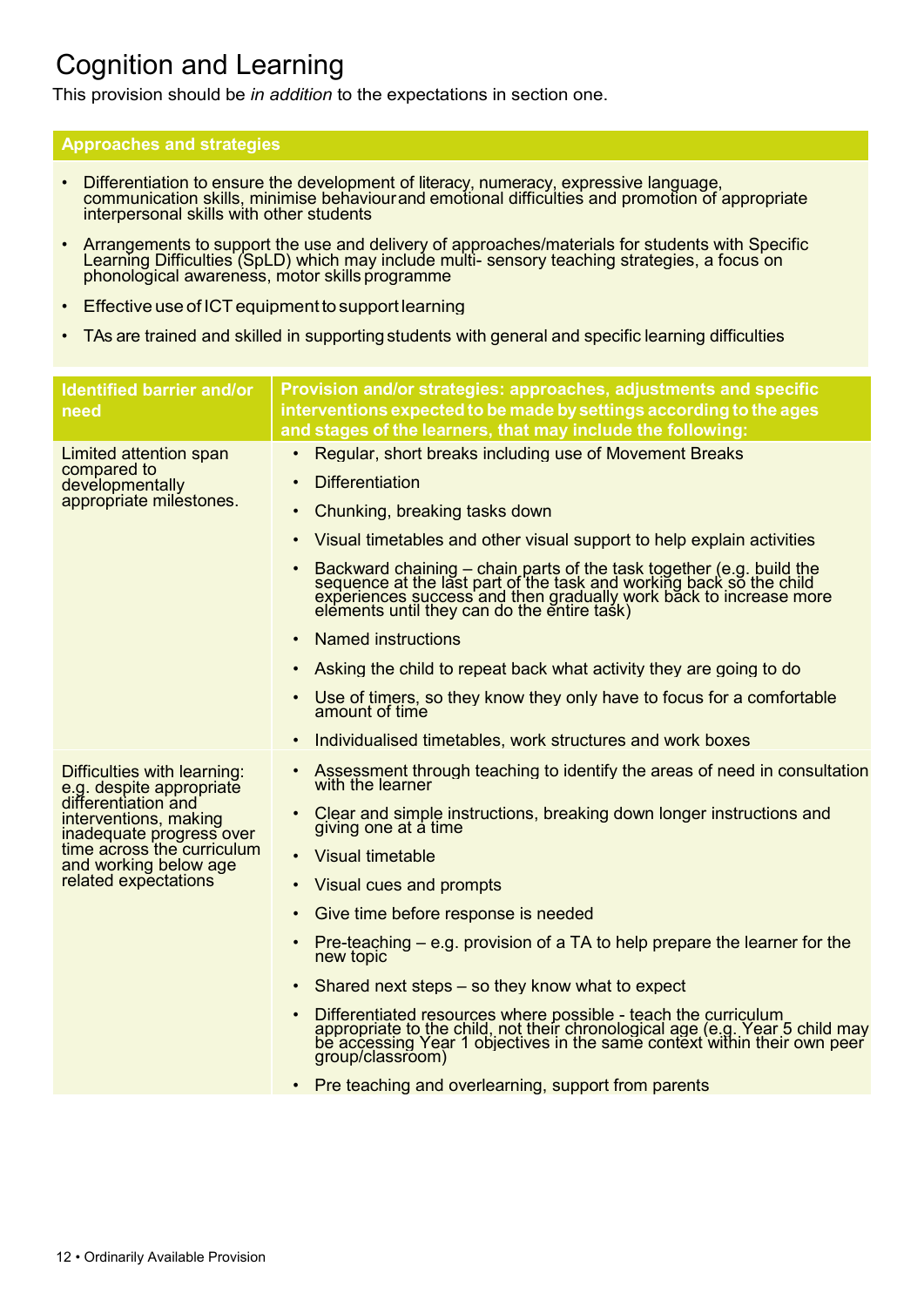| <b>Identified barrier and/or</b><br>need                                                                                                                                                                                                                                                                                                                                                                                                                                                     | Provision and/or strategies: approaches, adjustments and specific<br>interventions expected to be made by settings according to the ages<br>and stages of the learners                                                                                                                                                                                                                                                                                                                                                                                                                                                                                                                                                                                                                                                                                                                                                                                                                                                                                |
|----------------------------------------------------------------------------------------------------------------------------------------------------------------------------------------------------------------------------------------------------------------------------------------------------------------------------------------------------------------------------------------------------------------------------------------------------------------------------------------------|-------------------------------------------------------------------------------------------------------------------------------------------------------------------------------------------------------------------------------------------------------------------------------------------------------------------------------------------------------------------------------------------------------------------------------------------------------------------------------------------------------------------------------------------------------------------------------------------------------------------------------------------------------------------------------------------------------------------------------------------------------------------------------------------------------------------------------------------------------------------------------------------------------------------------------------------------------------------------------------------------------------------------------------------------------|
| <b>Specific learning</b><br>difficulties (SpLD)<br>affecting one or more<br>specific aspect of<br>learning, e.g. literacy<br>difficulties, numeracy<br>difficulties or specific<br>language impairment.<br>(N.B. a small number of<br>children may have a formal<br>diagnosis of e.g. dyslexia,<br>dyscalculia or dyspraxia.<br>Any provision or support<br>should be provided in line<br>with the needs of the child<br>or young person and is<br>NOT dependant on any<br>formal diagnosis) | • Assessment through teaching to identify the areas of need in consultation<br>with the learner or observation if more appropriate<br>Metacognition approaches – learning to learn e.g. by trying to understand<br>the learner's difficulty and asking them what helps<br>A neuro-diversity approach to celebrate the strengths of each learner<br>Recognising and celebrating success in other areas of their life<br>$\bullet$<br>Use of evidence-informed approaches to address the difficulty<br>$\bullet$<br>Simple changes e.g. font, coloured paper, line spacing, lighting, overlays,<br>$\bullet$<br>adaptation, technology<br>Staff will have been informed which strategies or approaches to use in<br>line with advice from assessments or consultation<br>Evidence-based interventions to develop skills e.g., spelling, handwriting,<br>literacy, numeracy<br>Alternative strategies for reading and recording<br>$\bullet$<br>Visual aids to reduce memory load<br>$\bullet$<br>Consideration of adjustments for assessments and exams |
| <b>Generalised learning</b><br>difficulties. May have<br>difficulties in understanding<br>concepts. May have<br>memory, attention or<br>processing difficulties<br>May have difficulties<br>across the curriculum but<br>with some areas of<br>strength<br>Children with an uneven<br>profile of skills and<br>attainment                                                                                                                                                                    | Adjustment, modification and differentiation of the curriculum, right across<br>the board, to enable the learner to fully access the curriculum<br>Planned multi-sensory teaching that take account of different learning<br>styles<br>Support to manage self-esteem – celebration of strengths, reinforcement<br>of success<br>Flexible grouping which enables the child to work with good role models<br>that focuses on functional skills and area of need<br>Advice and support from the British Dyslexia Association including<br>whole school checklist.                                                                                                                                                                                                                                                                                                                                                                                                                                                                                        |

#### **Additional resources & advice available once strategies have been implemented & reviewed**

- Advice or support
- Training
- Evidence-based literacy and numeracy interventions
- Group consultation, with parents, professionals and school
- Guidance on supporting children and young people with reading difficulties
- Speech and Language Therapy
- Educational Psychologist
- Specialist Teacher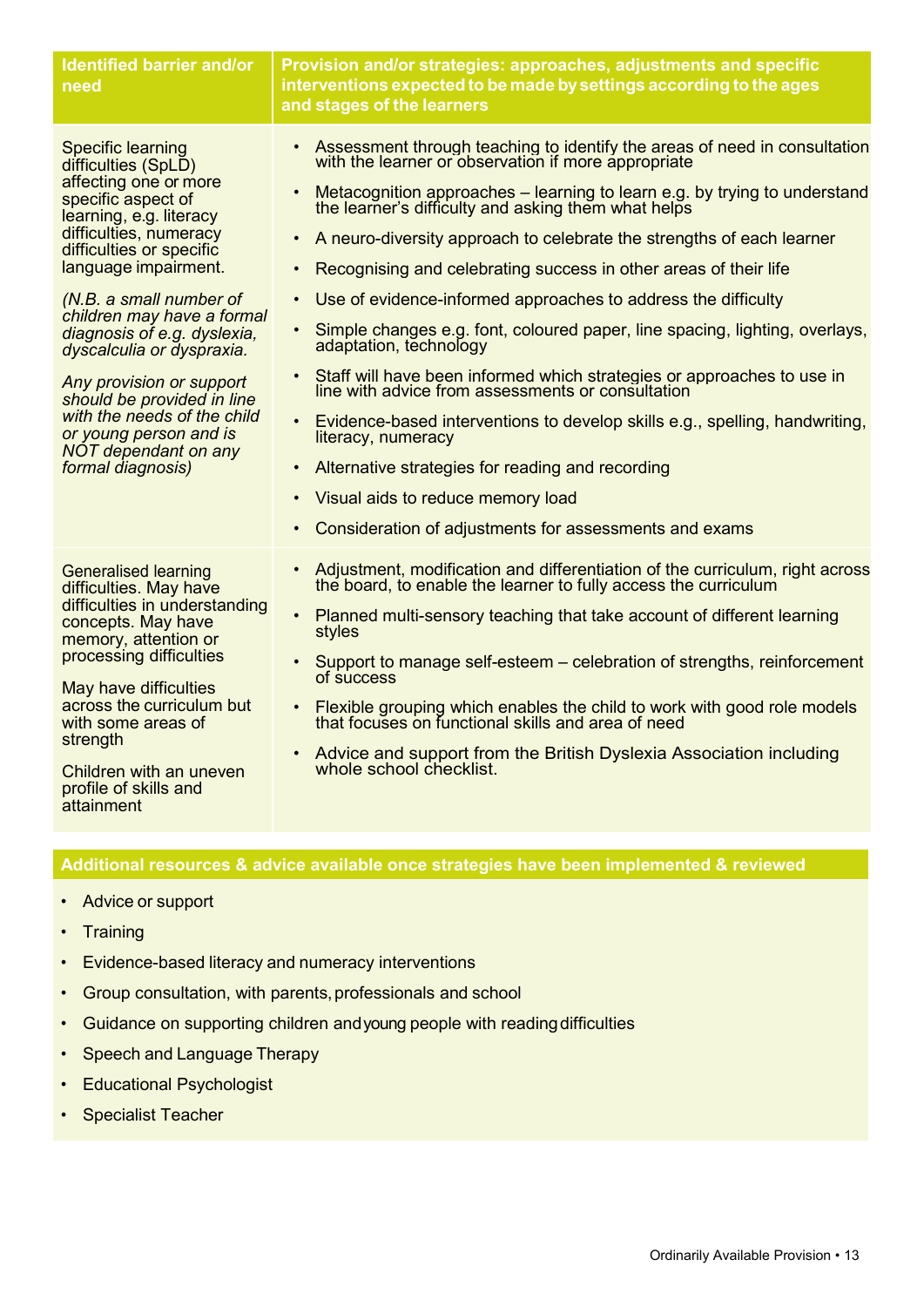## Social, Emotional and Mental Health Difficulties (SEMH)

This provision should be *in addition* to the expectations in section one.

#### **Approaches and strategies**

Settings should assess SEMH needs to help staff understand the barriers to learning that pupils face. Learning needs should also be reviewed using school's own screening or assessment tools or external advice to ensure that any SEMH needs or behavioural difficulties are not caused by an unmet learning need or communication difficulty.

- Use of whole school approaches to promote wellbeing and resilience
- A behaviour policy underpinned by a clear ethos and values
- Use of Restorative Approaches to build, maintain and repair relationships
- Anti-bullying work
- Identification of key adult to build positive and trusting relationship
- Use of social stories
- Small group or 1 to 1 work with ELSA / Learning Mentor or equivalent
- Support available for staff working with pupils with SEMH via group or individual supervision or debrief sessions
- Emphasis on choice rather than control and 'take up time' to respond to choice whenever possible
- Use of distraction techniques and giving responsibility
- Explicitly teaching de-escalation and self- management strategies. Staff training on this
- Use of PSHE, circle time and curriculum approaches to explicitly teach rules and routines, build selfesteem and develop social and emotional skills to all leaners
- Use of Nurture Groups
- Developing attachment aware strategies (training available from the Virtual School)

| <b>Identified barrier and/or</b><br>need                                 | Provision and/or strategies: approaches, adjustments<br>and specific interventions expected to be made by<br>settings according to the ages and stages of the learners                                                                                                                                                                                                                                                                                                                                                                          |
|--------------------------------------------------------------------------|-------------------------------------------------------------------------------------------------------------------------------------------------------------------------------------------------------------------------------------------------------------------------------------------------------------------------------------------------------------------------------------------------------------------------------------------------------------------------------------------------------------------------------------------------|
| Difficulties participating and<br>presenting as withdrawn or<br>isolated | • Assessments through teaching e.g. are there parts of the<br>curriculum they find easier to manage than others? Use these to<br>develop confidence<br>Small group work e.g. friendship or social skills, nurture groups<br><b>Play-based activities</b><br><b>Establish interests</b><br><b>Building relationships</b><br>Buddying /peer mentoring<br>Giving responsibility for looking after someone else<br>Whole school approach to support strategies – consistency<br>Structure should be clear and explicit – what are the expectations? |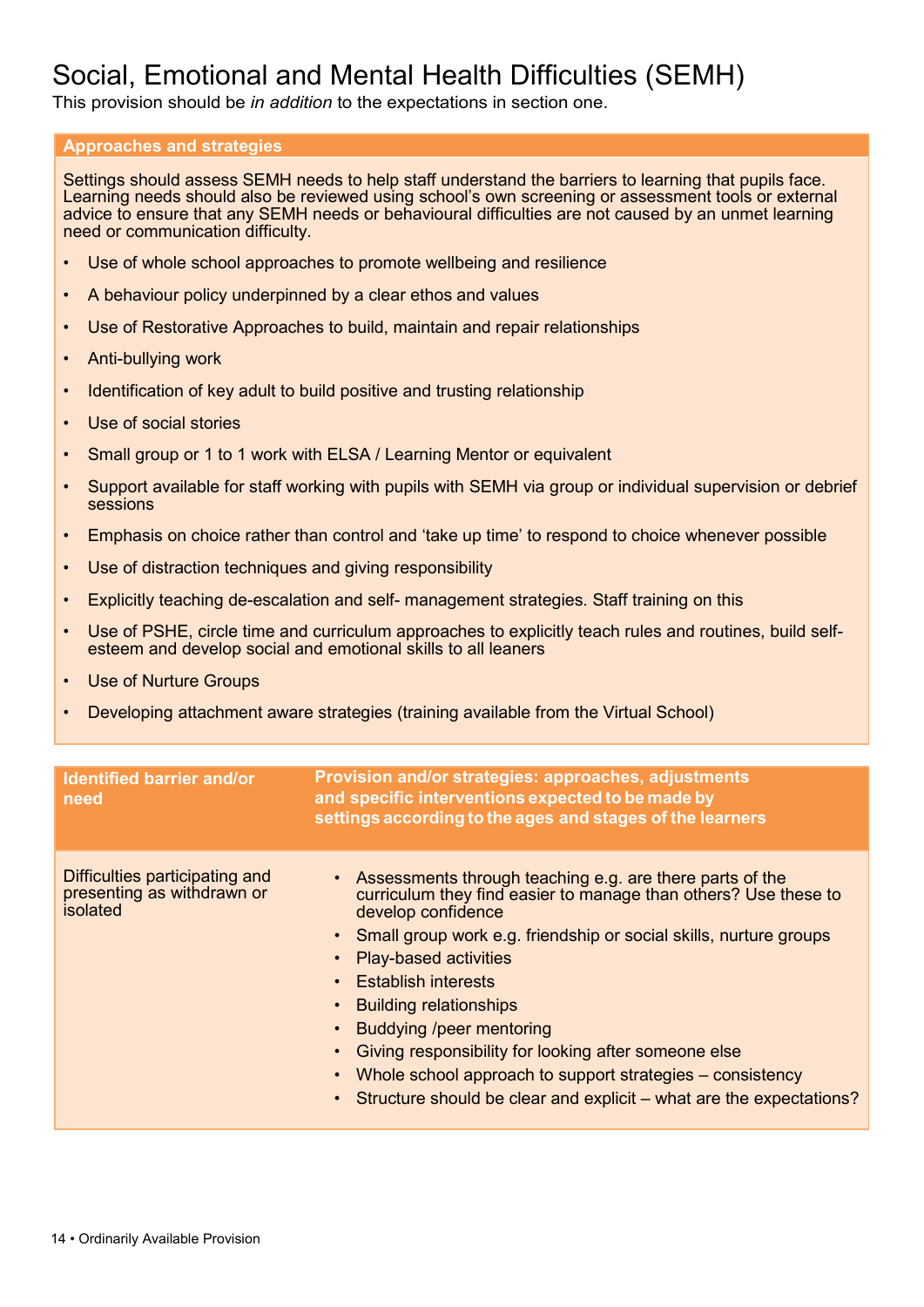| <b>Displaying challenging</b><br>behaviour, e.g. refusal to<br>follow instructions,<br>aggression, damage to<br>property    | A consistent message but flexible approach<br>Reasonable adjustments are made such that we differentiate for<br>SEMH in the same way that we differentiate for learning.<br>Understand the basis for the behaviour e.g. what is the<br>history/context?<br>Understand that behaviour is a method of communication e.g.<br>what purpose is the behaviour trying to achieve for the child? What<br>is x trying to tell us with their behaviour?<br>Helping the learner to substitute other, more acceptable,<br>behaviours<br>Use of choices to allow the child some control with the same end<br>result<br>E.g. Would you like to talk to me now or in one minute?<br>Teach the learner different ways to get their needs met, e.g.<br>develop social skills, strategies to manage anger<br>Develop readiness to learn<br>$\bullet$<br>Consideration of the timetable and transitions<br>Detailed transition between year groups / phases of education<br>$\bullet$<br>Professionals meeting to unpick the behaviour<br>$\bullet$<br><b>Risk assessment</b><br>Communication with home/family e.g. what is going on at home,<br>$\bullet$<br>other agencies' involvement?<br>Regular review of support plan, e.g. SEN support / Individual<br>$\bullet$<br><b>Behaviour</b> |
|-----------------------------------------------------------------------------------------------------------------------------|----------------------------------------------------------------------------------------------------------------------------------------------------------------------------------------------------------------------------------------------------------------------------------------------------------------------------------------------------------------------------------------------------------------------------------------------------------------------------------------------------------------------------------------------------------------------------------------------------------------------------------------------------------------------------------------------------------------------------------------------------------------------------------------------------------------------------------------------------------------------------------------------------------------------------------------------------------------------------------------------------------------------------------------------------------------------------------------------------------------------------------------------------------------------------------------------------------------------------------------------------------------------------|
| Behaviours may reflect:<br>Anxiety / depression<br>$\bullet$<br>Self-harming<br>Substance misuse<br><b>Eating disorders</b> | • Unpicking the behaviours: negative and positive behaviours -<br>what lies behind them?<br>Multi-professional approach and behaviour chains<br>Identifying what is not right through engagement with the learner<br>Looking at the history, when did the behaviour start to change or<br>repeat?<br>Liaison and collaboration with home is essential to understand the<br>wider picture – consideration of parental sensitivities and potential<br>triggers<br>Look at guidance specific to self-harm and liaise with mental<br>health specialists if appropriate<br>Build rapport with trusted adults                                                                                                                                                                                                                                                                                                                                                                                                                                                                                                                                                                                                                                                                    |

| Identified barrier and/or<br>need                                                     | Provision and/or strategies: approaches, adjustments and specific<br>interventions expected to be made by settings according to the ages and<br>stages of the learners |
|---------------------------------------------------------------------------------------|------------------------------------------------------------------------------------------------------------------------------------------------------------------------|
| Physical symptoms that<br>are medically unexplained<br>e.g. soiling, stomach<br>pains | • Keep a log and analyse pattern or trends to identify triggers<br>• Liaison with school nurse and relevant health professionals                                       |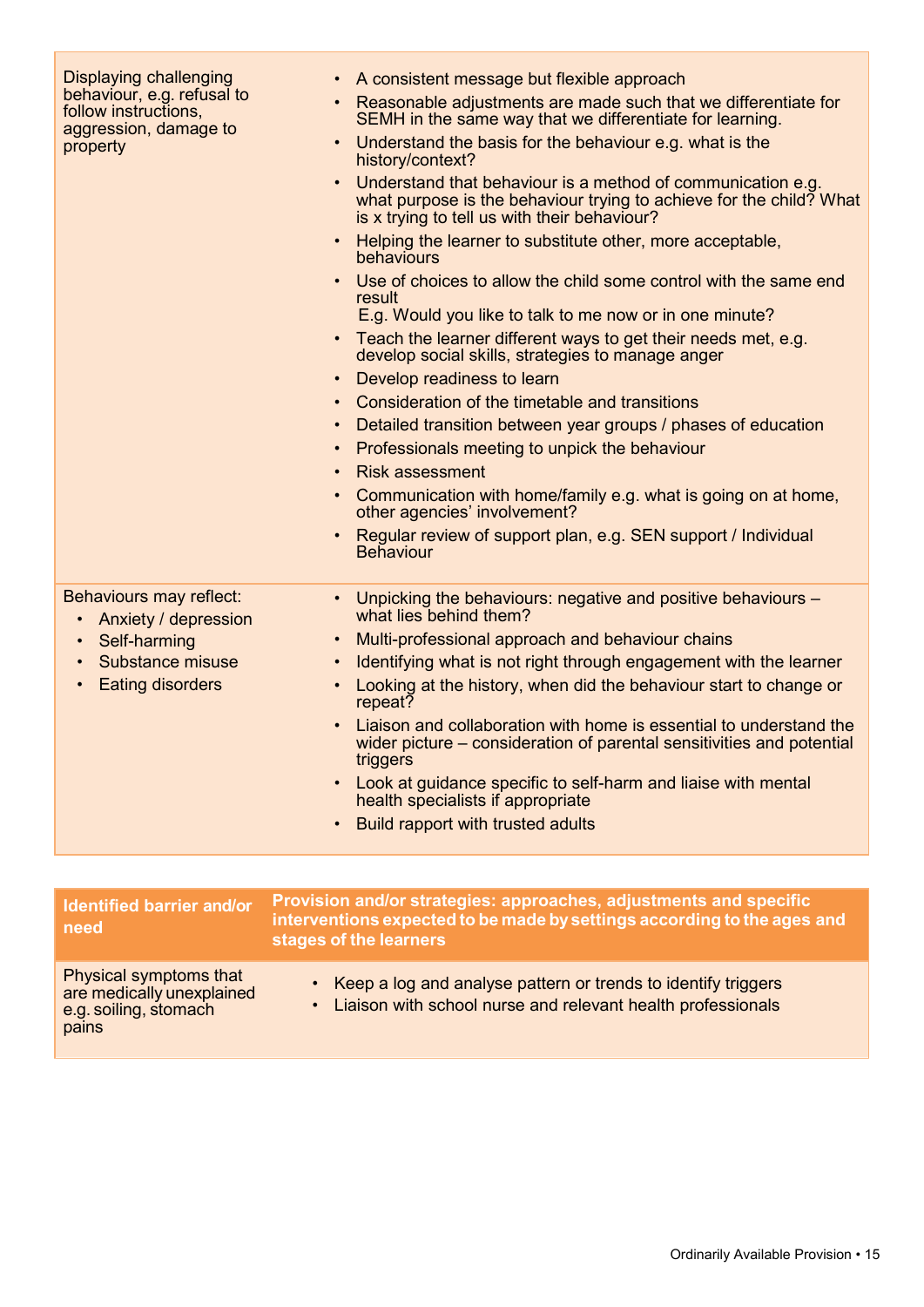| <b>Attention difficulties</b>                                                                                                                            | • Understanding the reasons, is there a pattern?                                                                                                                                                                                                                                                                                                                                              |
|----------------------------------------------------------------------------------------------------------------------------------------------------------|-----------------------------------------------------------------------------------------------------------------------------------------------------------------------------------------------------------------------------------------------------------------------------------------------------------------------------------------------------------------------------------------------|
|                                                                                                                                                          | Allowing plenty of time for movement or frequent small<br>$\bullet$<br>concentration periods                                                                                                                                                                                                                                                                                                  |
|                                                                                                                                                          | Have a clear structure to the day<br>$\bullet$                                                                                                                                                                                                                                                                                                                                                |
|                                                                                                                                                          | Have clear expectations regarding behaviours and a clear<br>$\bullet$<br>and consistent response to behaviours                                                                                                                                                                                                                                                                                |
|                                                                                                                                                          | Being aware of times of the day that may be more difficult<br>$\bullet$                                                                                                                                                                                                                                                                                                                       |
|                                                                                                                                                          | Consideration of discipline procedures / behaviour<br>$\bullet$<br>policies and any reasonable adjustments that need to<br>be made in line with equalities legislation                                                                                                                                                                                                                        |
| <b>Attachment difficulties</b><br>(including Attachment<br>Disorder <sub>)</sub><br>N.B. any provision or                                                | • Liaise with parents and carers for shared understanding<br>A good transition when the child starts school and between each year<br>group / stage / school – checking the history<br>Supportive, structured school curriculum<br>Staff to all be trained and aware of any child with attachment                                                                                              |
| support should be<br>provided in line with the<br>needs of the child or<br>young person and is<br><b>NOT dependant on any</b><br>formal diagnosis        | and how to respond to them<br>difficulties<br>Consideration of discipline procedures / behaviour policies<br>Consideration of family context and the range of children that may<br>have attachment difficulties e.g. adopted, forces children, previously<br>CIN, CLA<br>Liaison with the Virtual School for training and advice including<br>working as part of the attachment aware project |
| Low level disruption or<br>attention seeking<br>behaviours, e.g. talking<br>out of turn, frequent<br>interruptions to learning,<br>fiddling with objects | Differentiated use of voice, gesture and body language<br>$\bullet$<br>Focus on reducing anxiety and thereby behaviours<br>Flexible and creative use of rewards and consequences e.g. 'catch<br>them being good'<br>Positive reinforcement of expectations through verbal scripts and<br>visual prompts<br>Time out/quiet area in the setting                                                 |
| Difficulty in making and<br>maintaining healthy<br>relationships                                                                                         | • Small group/nurture group activities to support personal social and<br>emotional development<br>A range of differentiated opportunities for social and emotional<br>development e.g. buddy systems, friendship strategies, circle time<br>Restorative approaches<br>$\bullet$                                                                                                               |
|                                                                                                                                                          |                                                                                                                                                                                                                                                                                                                                                                                               |
| <b>Identified barrier and/or</b><br>need                                                                                                                 | Provision and/or strategies: approaches, adjustments and specific<br>interventions expected to be made by settings according to the ages and<br>stages of the learners such as:                                                                                                                                                                                                               |
| Difficulties following and<br>accepting adult direction                                                                                                  | Look for patterns and triggers to identify what may be causing<br>behaviours                                                                                                                                                                                                                                                                                                                  |
|                                                                                                                                                          | Positive scripts - positive language to re-direct, reinforce expectations<br>e.g. use of others as role models                                                                                                                                                                                                                                                                                |
|                                                                                                                                                          | Calming scripts to de-escalate, including for example, use of sand<br>timers for 'thinking time'                                                                                                                                                                                                                                                                                              |
|                                                                                                                                                          | Limited choices to engage and motivate                                                                                                                                                                                                                                                                                                                                                        |
|                                                                                                                                                          | Flexible and creative use of personalised, appropriate rewards                                                                                                                                                                                                                                                                                                                                |
|                                                                                                                                                          | Visual timetable and use of visual cues e.g. sand timers to support<br>sharing                                                                                                                                                                                                                                                                                                                |
|                                                                                                                                                          |                                                                                                                                                                                                                                                                                                                                                                                               |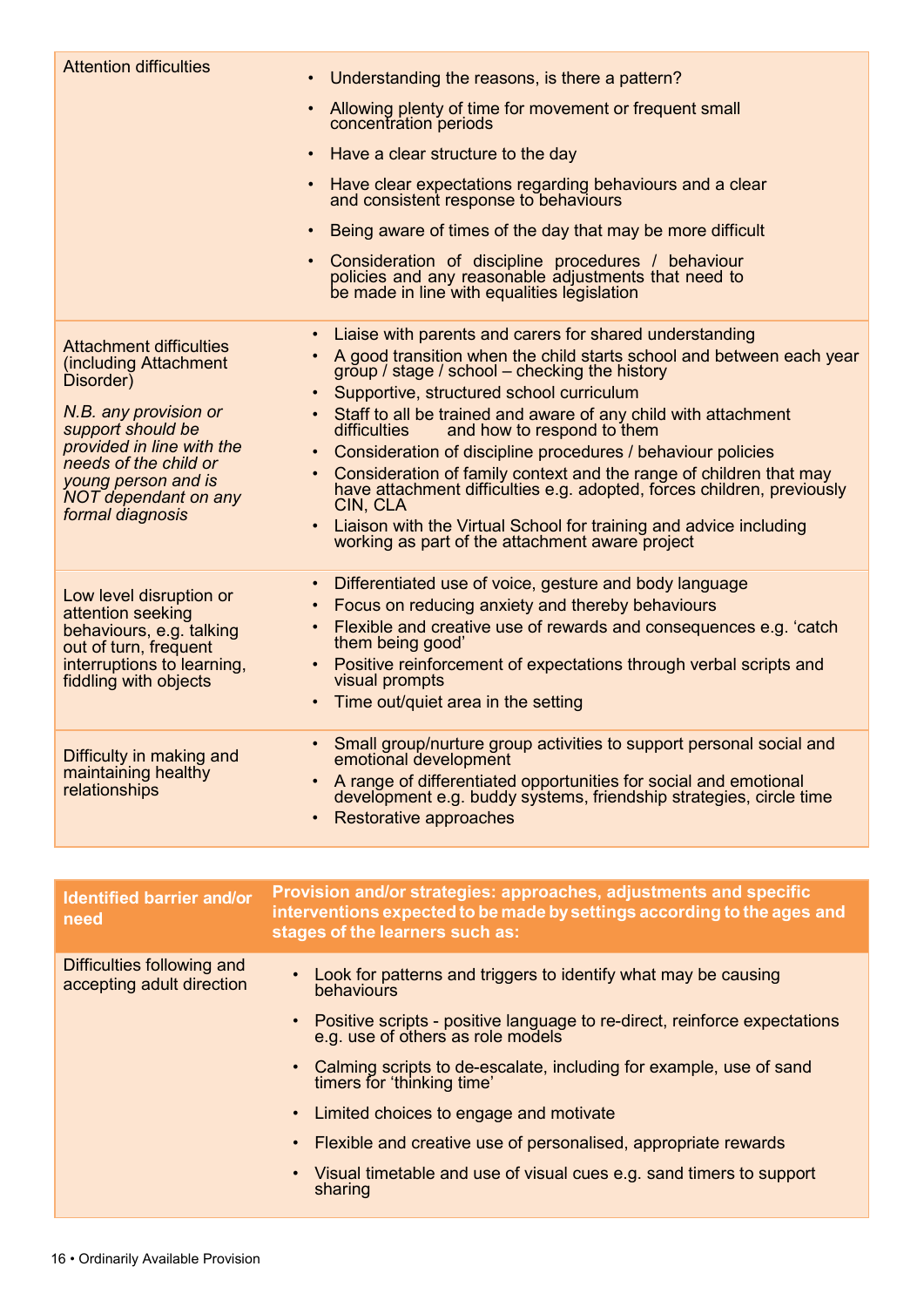| Presenting as<br>significantly unhappy or<br>stressed | Key worker and adults to check in at the start and end of the day<br>• Safe place/quiet area in the setting<br>Feedback is used to collaborate and plan with parent / carer, to ensure<br>consistency between the home and setting<br>Use of social stories to identify triggers and means of overcoming them<br>$\bullet$<br>Build rapport and trust in a reliable adult<br>$\bullet$ |
|-------------------------------------------------------|----------------------------------------------------------------------------------------------------------------------------------------------------------------------------------------------------------------------------------------------------------------------------------------------------------------------------------------------------------------------------------------|
| <b>Patterns of non-</b><br>attendance                 | Feedback is used to collaborate and plan with parent / carer and child /<br>young person, to ensure consistency and communication between the<br>home and setting<br>Identify any learning needs<br>$\bullet$<br>Monitoring the patterns to identify underlying reasons for attendance<br>and subsequently according to circumstance<br>$\bullet$                                      |

#### **Additional resources and advice available once strategies have been implemented and reviewed**

- Use of Early Help Assessment
- Consultation with the MASH (Multi Agency Safeguarding Hub)
- Educational Psychologist
- Professional consultation with CAMHS Single Point of Access (SPA)
- Schools Nursing
- Advice from BCC attendance team when considering the use of part-time timetables and virtual school or SEND team for CLA or learners with EHCPs.

#### Local Networks:

- Restorative Schools Network
- Criminal Youth liaison and diversion service
- Pupil Referral Unit
- Occupational Therapy
- ADHD foundations and screeners
- Emotional Literacy Support Assistant
- Nurture
- Strengths & Difficulties questionnaires
- SNAP-B assessment tool and resources
	- Mental health practitioners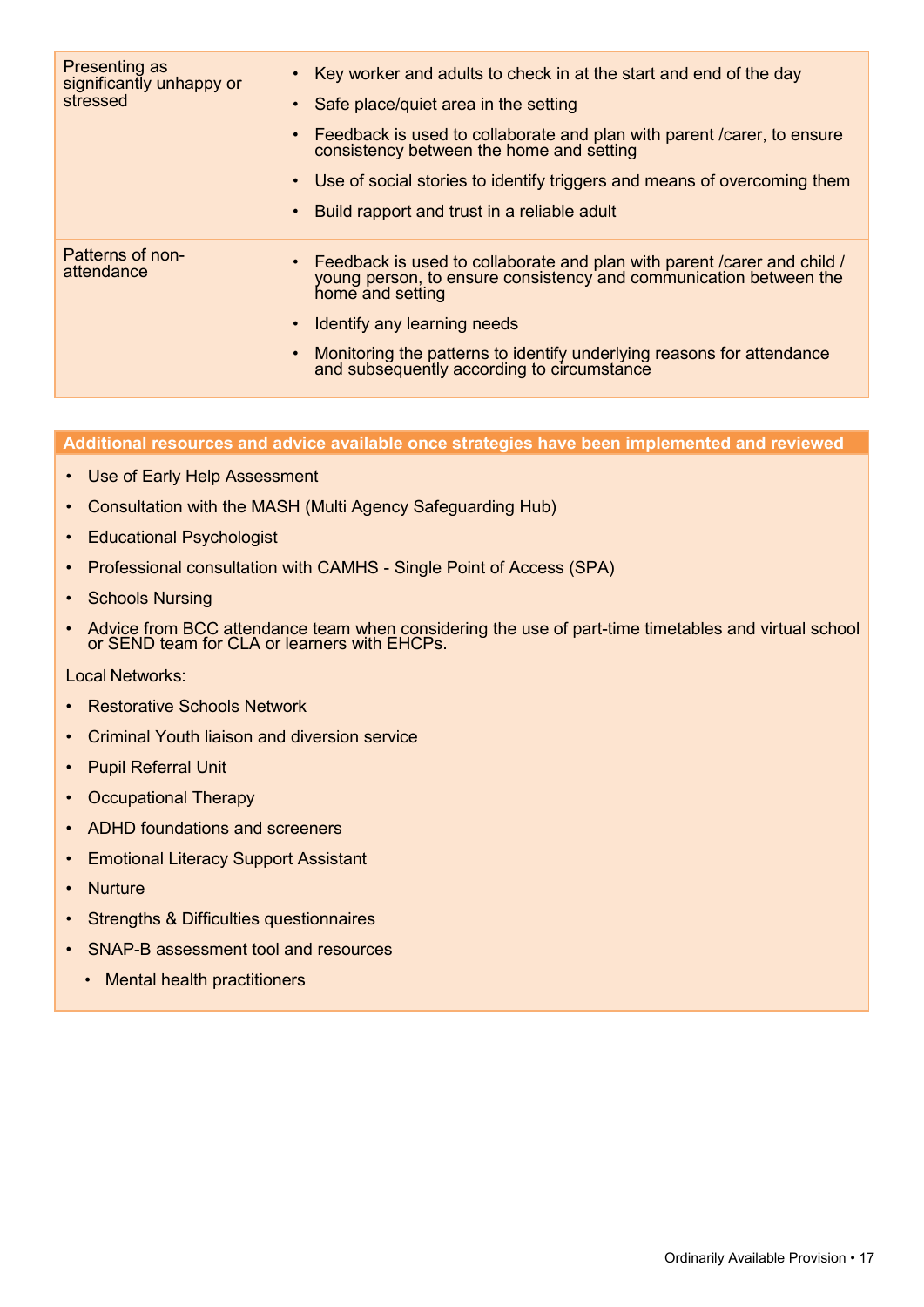## Sensory and/or Physical Needs

This provision should be *in addition* to the expectations in section one.

#### **Approaches and Strategies**

- All staff are aware of individual students' sensory/ physical disability and implications in all teaching and learning environments
- Favourable seating arrangements are identified
- Staff should encourage students to wear appropriate sensory equipment and use physical aids
- Staff should ensure that all children and young peoplehave understood all instructions
- All teaching staff should ensure that information is delivered in an accessible way
- Awareness of the specific learning profile of a young person with Down Syndrome

| Identified barrier and/or<br>need | Provision and/or strategies: approaches, adjustments and<br>specific interventions expected to be made by settings<br>according to the ages and stages of the learners                                                                                                                                                                                                                                                                                                                                                                                                                                                                                                                                                                                                                                                                                                                                                                                                                                                                                                                                                                                                                                                                                                                                                                                                                                                                                                                                                                                                                                                                                                                                                                                                                                                                                                                                                                                                                                                                                                                                                                                                         |
|-----------------------------------|--------------------------------------------------------------------------------------------------------------------------------------------------------------------------------------------------------------------------------------------------------------------------------------------------------------------------------------------------------------------------------------------------------------------------------------------------------------------------------------------------------------------------------------------------------------------------------------------------------------------------------------------------------------------------------------------------------------------------------------------------------------------------------------------------------------------------------------------------------------------------------------------------------------------------------------------------------------------------------------------------------------------------------------------------------------------------------------------------------------------------------------------------------------------------------------------------------------------------------------------------------------------------------------------------------------------------------------------------------------------------------------------------------------------------------------------------------------------------------------------------------------------------------------------------------------------------------------------------------------------------------------------------------------------------------------------------------------------------------------------------------------------------------------------------------------------------------------------------------------------------------------------------------------------------------------------------------------------------------------------------------------------------------------------------------------------------------------------------------------------------------------------------------------------------------|
| <b>Hearing Impairment</b>         | Seated near front of class with clear view of teacher's face and any<br>$\bullet$<br>visual material used<br>Instructions delivered clearly<br>$\bullet$<br>Check the lesson content has been understood, particularly when<br>$\bullet$<br>delivering new information, instructions or homework; and/or using<br>unfamiliar vocabulary<br>Repeating / rephrasing pertinent comments made by other pupils ensuring the student accesses those comments<br>$\bullet$<br>Be aware the student may use lip-reading and visual clues to support<br>their hearing. Ensure that they are face on when you are giving<br>instructions. Try not to move around the room whilst talking<br>Visual reinforcement (pictures and handouts), to support learning<br>$\bullet$<br>Visual timetable and use of visual cues<br>$\bullet$<br>Be aware that during P.E. or Games lessons it will be more difficult to follow instructions and make adjustments to deliver instructions<br>$\bullet$<br>Words spoken on an audio/visual recording may need a person to<br>repeat what is being said, provide written copy and/or use subtitles<br>$\bullet$<br>Carpeting, soft furnishing, rubber feet on the table and chair legs etc.<br>will reduce noise<br>$\bullet$<br>Seat away from any source of noise e.g. window, corridor, fan heater, projector, the centre of the classroom<br>$\bullet$<br>Encourage good listening behaviour: sitting still, looking and listening<br>$\bullet$<br>Encouraged children and young people to ask when not sure what to<br>$\bullet$<br>do<br>A quiet working environment, particularly for specific listening work,<br>reducing background noise and provide a good acoustic environment<br>$\bullet$<br>All staff who work with a learner with HI should be made aware how<br>best to support in school<br>Adults working directly with child with HI to have appropriate training i.e.<br>British Sign Language (BSL) if applicable<br>$\bullet$<br>Staff to work together with other professionals to share strategies and<br>$\bullet$<br>advice to support the child<br>Appropriate safety and evacuation procedures are in place<br>$\bullet$ |
|                                   |                                                                                                                                                                                                                                                                                                                                                                                                                                                                                                                                                                                                                                                                                                                                                                                                                                                                                                                                                                                                                                                                                                                                                                                                                                                                                                                                                                                                                                                                                                                                                                                                                                                                                                                                                                                                                                                                                                                                                                                                                                                                                                                                                                                |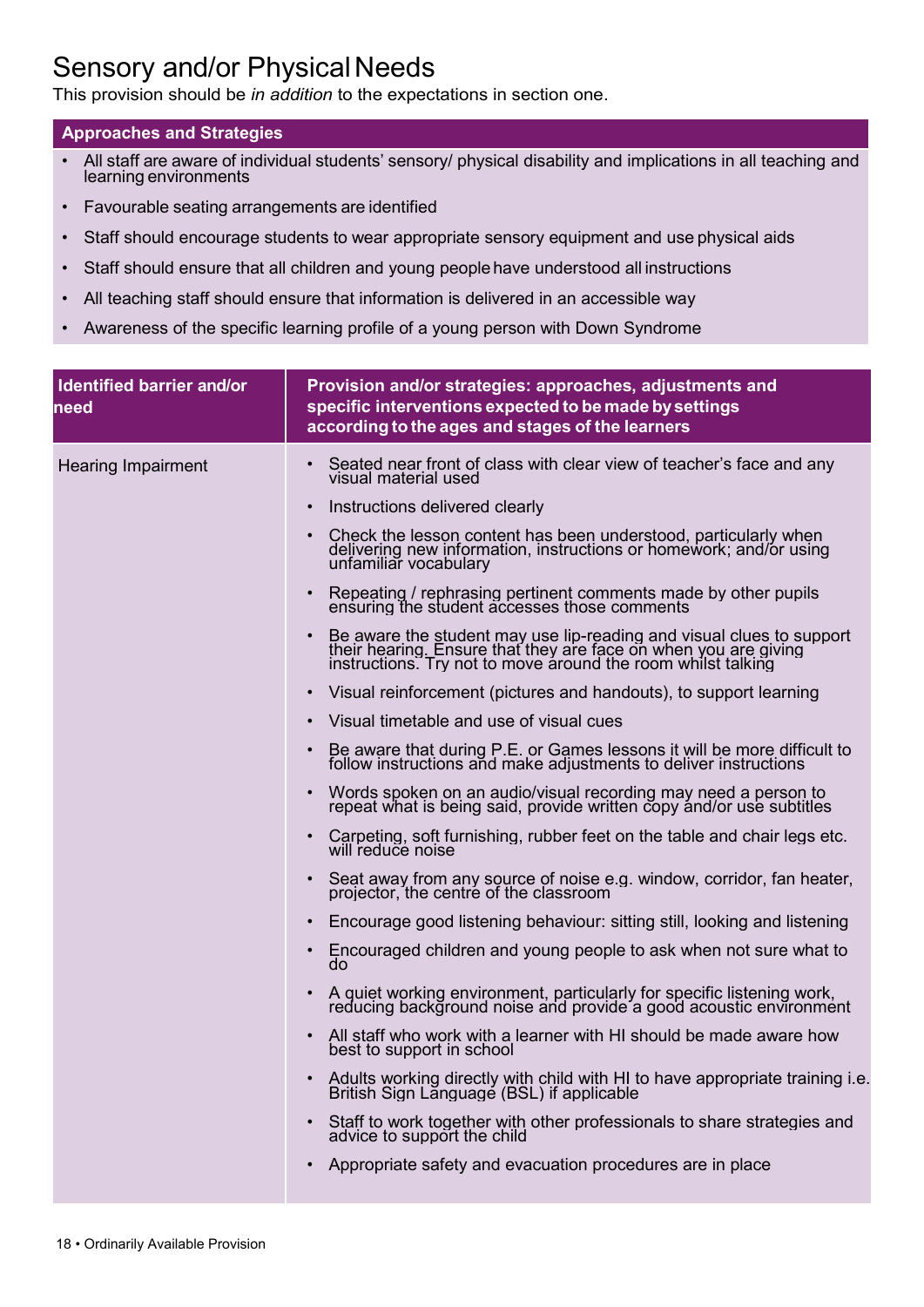| Vision Impairment                                                                             | Staff to work together with other professionals to share strategies and<br>$\bullet$<br>advice to support the child<br>Talking books & literature/books in Braille<br>$\bullet$<br>Reading apps<br>$\bullet$<br>Support in lessons to provide verbal description<br>$\bullet$<br>Talking equipment for life skills / curriculum activities<br>$\bullet$<br>A touch typing programme<br>$\bullet$<br>Support to promote full social inclusion and to develop social skills<br>$\bullet$<br>Support in practical lessons for Health & Safety<br>$\bullet$                                                                                                                                                                                                                                                                                            |
|-----------------------------------------------------------------------------------------------|----------------------------------------------------------------------------------------------------------------------------------------------------------------------------------------------------------------------------------------------------------------------------------------------------------------------------------------------------------------------------------------------------------------------------------------------------------------------------------------------------------------------------------------------------------------------------------------------------------------------------------------------------------------------------------------------------------------------------------------------------------------------------------------------------------------------------------------------------|
| Physical disability                                                                           | Staff to work together with other professionals to share strategies and<br>$\bullet$<br>advice to support the child or young person<br>Moving and handling training<br>$\bullet$<br>Provision of small support equipment e.g. adapted pencils, pens, ruler,<br>$\bullet$<br>writing slope, cutlery and scissors<br>Accessibility planning<br>$\bullet$<br>Provision of accessible transport<br>$\bullet$<br>Ensure environment is accessible for specialist equipment e.g. walkers,<br>$\bullet$<br>standing frame, specialist seating and hoisting<br>Ensure use of specialist equipment<br>$\bullet$<br>Enable access to ICT equipment e.g. school computers, iPads, staff training for care and hygiene support<br>$\bullet$<br>Risk assessments and Personal Emergency Evacuation Plan<br>$\bullet$<br>Toilet training strategies<br>$\bullet$ |
| Severe and complex<br>medical needs including a<br>life threatening diagnosis or<br>condition | Reasonable adjustments in line with the Equality Act 2010<br>$\bullet$<br>Support equipment such as lockable medicine cabinets, first aid bags,<br>$\bullet$<br>fridges<br>Rotated medication / care training<br>$\bullet$<br>Liaising with specialist colleagues for up to date training<br>$\bullet$<br>Clear bereavement training and policies<br>$\bullet$<br>Regular home school contact when/if learner is not in school to<br>$\bullet$<br>maintain 'sense of belonging' with peers and school community.<br>Individual health care plan<br>$\bullet$                                                                                                                                                                                                                                                                                       |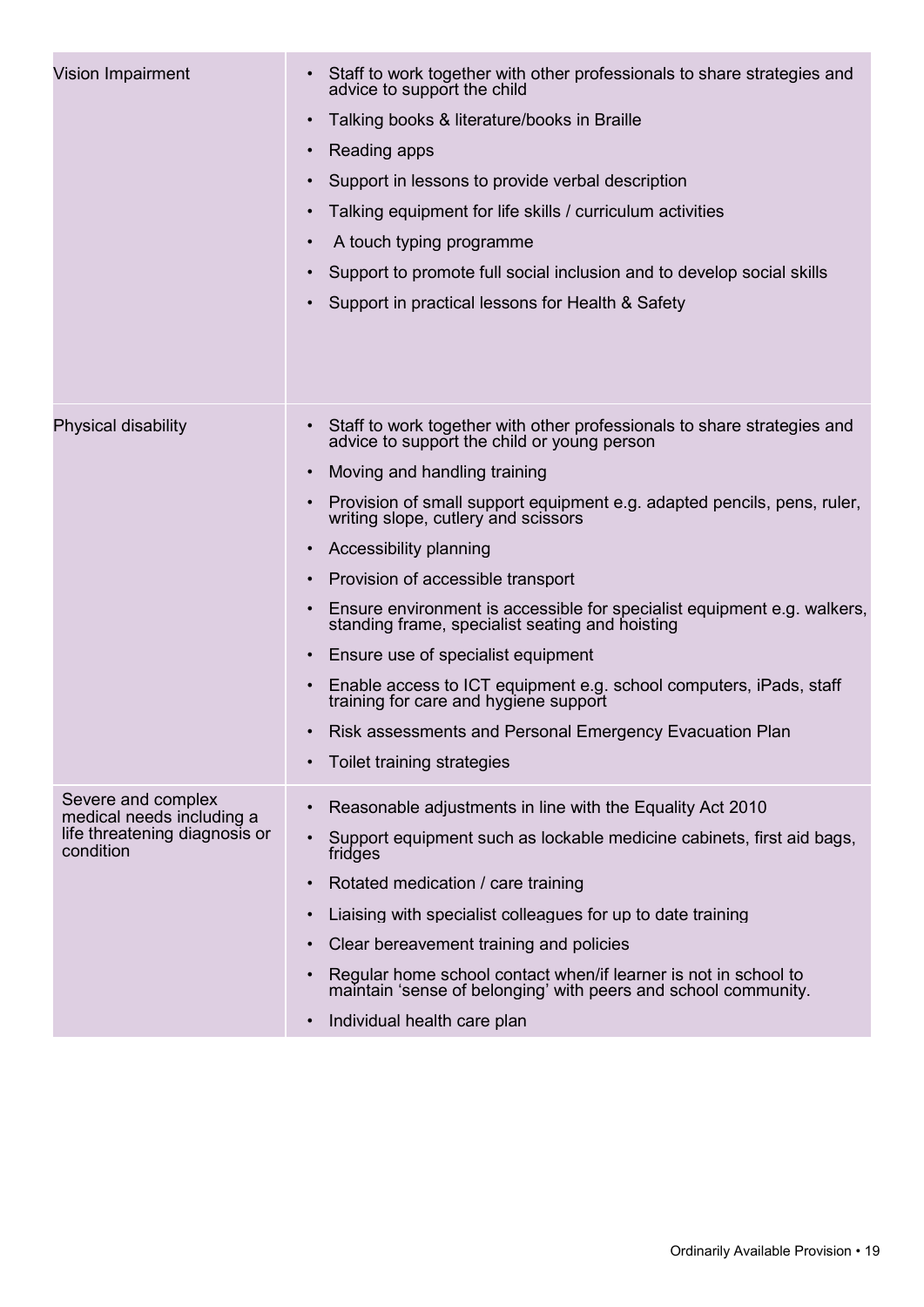| <b>Physical sensitivity</b><br>including hyper and hypo<br>responses and possible<br><b>Sensory Processing</b><br>difficulties | In addition to the sensory provision outlined in section one:<br>$\bullet$<br>Staff to work together with other professionals to share strategies and<br>$\bullet$<br>advice to support the child's sensory diet<br>Senseology workouts / sensory integration (training via OT)<br>$\bullet$<br>Sensory reduction planning<br>$\bullet$<br>Staff training through CPD<br>$\bullet$<br>Individual work stations<br>$\bullet$<br>Build resilience using timers<br>$\bullet$ |
|--------------------------------------------------------------------------------------------------------------------------------|---------------------------------------------------------------------------------------------------------------------------------------------------------------------------------------------------------------------------------------------------------------------------------------------------------------------------------------------------------------------------------------------------------------------------------------------------------------------------|
| Sensitivity to sensory stimuli                                                                                                 | Sensory breaks<br>$\bullet$<br>Flexibility with uniform policy<br>$\bullet$<br>Consideration to the environment e.g. noise, room temperature, visual<br>$\bullet$<br>stimuli, proximity<br>Flexible approach to transitions e.g. between lessons and to and from<br>$\bullet$<br>school<br>Access to a safe haven<br>$\bullet$                                                                                                                                            |

| Identified barrier and/or<br>need                                            | Provision and/or strategies: approaches, adjustments and specific<br>interventions expected to be made by settings according to the ages<br>and stages of the learners                                                                                                                                                                                                                                                                                                                                                                                                                                                     |
|------------------------------------------------------------------------------|----------------------------------------------------------------------------------------------------------------------------------------------------------------------------------------------------------------------------------------------------------------------------------------------------------------------------------------------------------------------------------------------------------------------------------------------------------------------------------------------------------------------------------------------------------------------------------------------------------------------------|
| Physical outbursts causing<br>harm to others and/or to<br>damage to property | A consistent approach to managing individuals with 'reasonable<br>adjustments' made<br>Understanding the frequency and location of triggers<br>Communication with families about what might be happening at home<br>(e.g. divorce, bereavement, illness) and strategies that work/don't work<br>and relaying this information to staff<br>• Preventative strategies in place<br>• Safe area / reflection room<br>Appropriate de-escalation strategies in place (e.g. time out card)<br>Risk management plan<br>Re-integration plans<br>A clear plan of action, agreed with parents with regard to physical<br>intervention |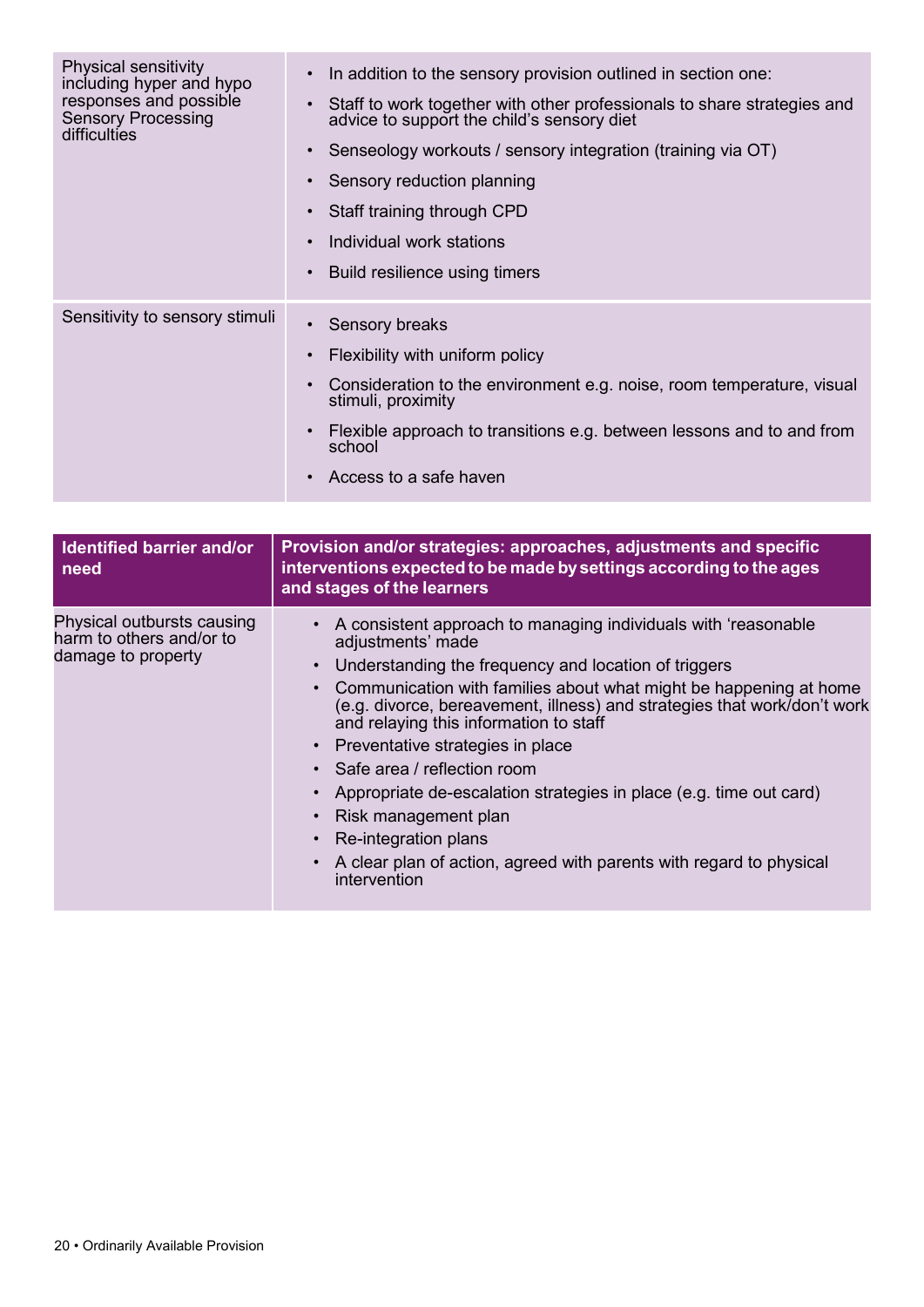#### **Additional Resources & Advice Available Once Strategies have been Implemented & Reviewed**

- Educational Psychologist
- Sensory, Physical & Down Syndrome Team
- Specialist Speech and Language therapist
- Portage
- Occupational Therapy Service
- Children with Disabilities Team
- Physiotherapy Service
- School Nursing Service
- Paediatrician